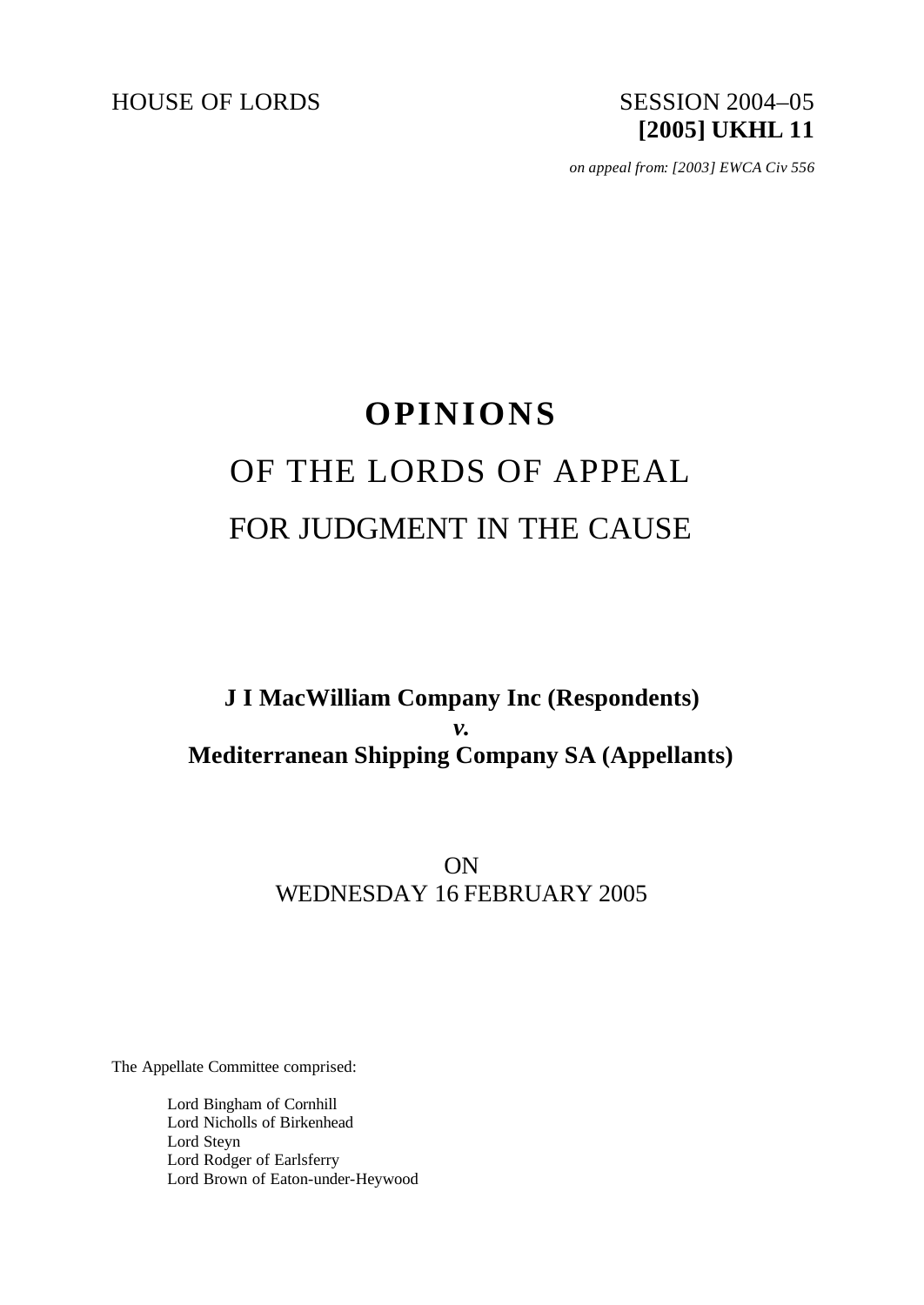#### **HOUSE OF LORDS**

#### **OPINIONS OF THE LORDS OF APPEAL FOR JUDGMENT IN THE CAUSE**

#### **J I MacWilliam Company Inc (Respondents)** *v.* **Mediterranean Shipping Company SA (Appellants)**

#### **[2005] UKHL 11**

#### **LORD BINGHAM OF CORNHILL**

My Lords,

1. In about January 1990 four containers of printing machinery were damaged in the course of their carriage by sea from Felixstowe to Boston, USA. The carrier was Mediterranean Shipping Company SA, the appellant, which I shall call "the carrier". The buyer was J I MacWilliam Company Inc of Boston ("the buyer"). The issue in this appeal is whether the contract for the carriage of those goods was covered by "a bill of lading or any similar document of title" within the meaning of section 1(4) of the Carriage of Goods by Sea Act 1971 and article I (b) of the Hague-Visby Rules, which were given the force of law in the United Kingdom by section 1(2) of that Act. If it was so covered, the buyer's claim is governed by the financial limits prescribed in article IV rule 5 of the Hague-Visby Rules. If it was not, the claim is governed by the limits laid down in section 4(5) of the United States Carriage of Goods by Sea Act 1936. The Hague-Visby Rules are significantly more generous to the claimant than those under US COGSA. Unsurprisingly, therefore, the buyer contends that the Hague-Visby regime applied and the carrier contends that US COGSA was applicable. The question of legal principle which divides the parties is whether a straight bill of lading, by which I mean a bill of lading providing for delivery of goods to a named consignee and not to order or assigns or bearer, and so not transferable by endorsement, is "a bill of lading or any similar document of title" within the provisions already mentioned. I shall hereafter use the expression "order bill" to embrace a bill to order or assigns or bearer without distinguishing between these.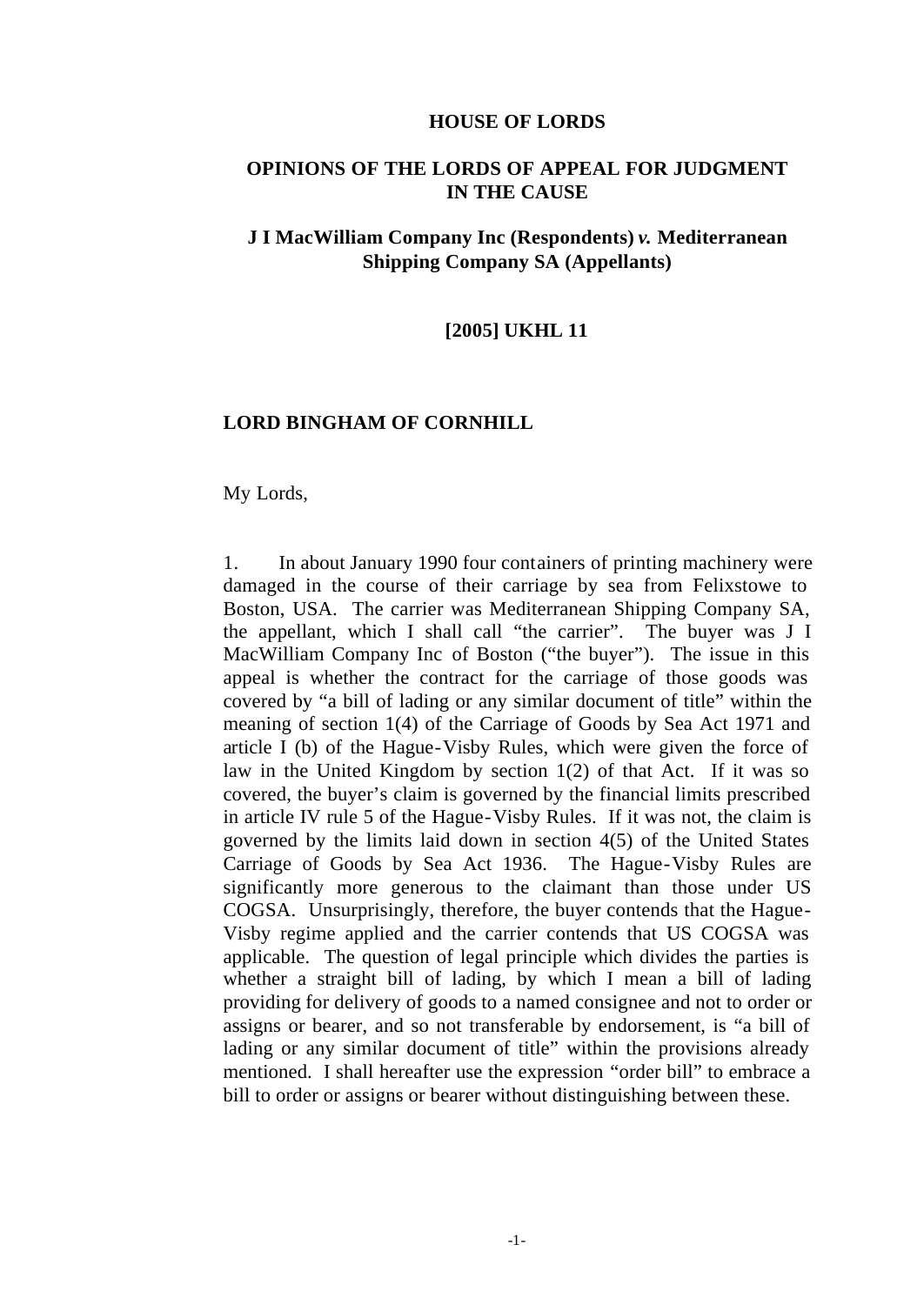2. For purposes of a preliminary issue referred to London maritime arbitrators, a number of matters were assumed or agreed, and some issues considered below are no longer live. It has been assumed that the buyer has title to sue and that the carrier is liable for any damage to the goods. As it was, no document was issued to record or evidence the contract for the carriage of these goods from Felixstowe to Boston. But this was the continuation of carriage which began in Durban, and the contract for the carriage from Durban to Felixstowe was covered by a straight bill of lading issued at Durban dated 18 December 1989. The good were trans-shipped and loaded on a different vessel at Felixstowe. It is agreed that the shipper (and seller) of the goods, Coniston International Machinery Limited of Liverpool, could have required the issue of a document to record or evidence the contract for the onward carriage of the goods from Felixstowe to Boston; that any document so issued would, for all purposes relevant to this appeal, have been in the same form as that issued for the first leg of the carriage; and that nothing turns on the lack of a document. It is convenient to speak as if a document had been issued in the form the document would have taken had it been issued. It is no longer necessary to review two questions (whether there was one contract of carriage or two, and whether Felixstowe was a port of shipment in the UK) which exercised the arbitrators and the lower courts.

3. The very experienced arbitrators (Messrs Mabbs, Hamsher and Moss) concluded, for very clear reasons which they gave, that a straight bill of lading did not fall within section 1(4) of the 1971 Act and article I (b) of the Rules. Their opinion on this point was shared by the commercial judge (Langley J): [2002] EWHC 593 (Comm), [2002] 2 Lloyd's Rep 403, paras 17-27. But the Court of Appeal (Peter Gibson and Rix LJJ and Jacob J) reached a different conclusion on this issue, for reasons given in a comprehensive and erudite judgment of Rix LJ and for additional reasons given by Jacob J: [2003] EWCA Civ 556, [2004] QB 702, [2003] 2 Lloyd's Rep 113. I must acknowledge that the arguments advanced in the carrier's written case and by Mr Simon Rainey QC in his very able oral submission, fortified by the reasons of the arbitrators and the judge and buttressed by weighty academic authority, have caused my mind, more than once, to waver. But I have on reflection concluded that the Court of Appeal reached the correct conclusion, for the reasons which they gave. That enables me, since the arguments advanced to the House were essentially those summarised by Rix LJ in paras 31-33 of his judgment, to express my own conclusions relatively briefly.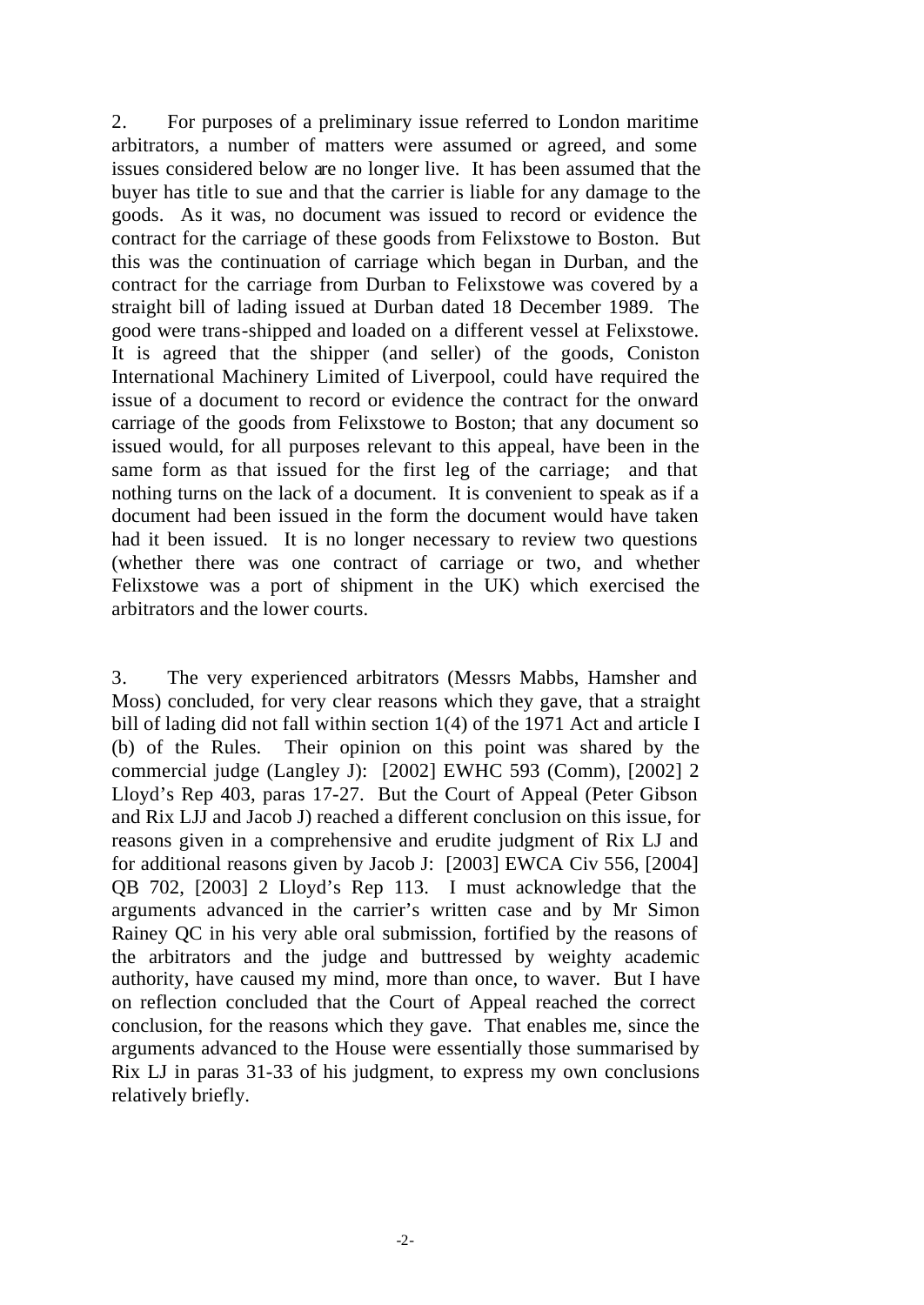4. It is unnecessary to repeat the very detailed description given by Rix LJ in paras 11-17 of his judgment of the bill of lading with which this appeal is concerned. A visual representation of the front of the bill, differing of course in its typewritten entries but subject only to minor and (for present purposes) immaterial differences in its appearance and printed text, was annexed by the Federal Court of Australia to its judgments in *El Greco (Australia) Pty Limited v Mediterranean Shipping Co SA* [2004] FCAFC 202, [2004] 2 Lloyd's Rep 537, 593. Perusal of the form issued by the carrier in the present case prompts a number of observations:

- (1) It is prominently entitled "Original BILL OF LADING" and has an assigned bill of lading number.
- (2) In box (2) are the printed words "Consignee: (B/L not negotiable unless 'ORDER OF')". In this box the buyer's name and address were inserted. The words "order of" or their equivalent were not added. It was this omission which made this a straight bill.
- (3) In box (11) the number of original bills of lading was specified as three. This followed what Bowen LJ in *Sanders Brothers v Maclean & Co* (1883) 11 QBD 327, 341, described as the "inveterate practice among most of the commercial nations of Europe" of shipowners drawing bills of lading in sets of three or more.
- (4) The form contained all the particulars of the goods and the carriage ordinarily found in a bill of lading.
- (5) The form provided, on its face, that "IN ACCEPTING this Bill of Lading, the Merchant agrees to be bound by all the terms and exceptions and limitations whether printed, stamped or written hereon and on the reverse side ….."
- (6) The form also provided, on its face, that

IN WITNESS whereof the number of Original Bills of Lading stated above all of this tenor and date, has been signed, one of which being accomplished, the others to stand void. One of the Bills of Lading must be surrendered duly endorsed in exchange for the goods or delivery order."

The first of these two sentences followed what Lord Phillimore in *The Ship "Marlborough Hill" v Alex Cowan and Sons Limited* [1921] 1 AC 444, 453, in the context of an order bill, called "the time honoured form".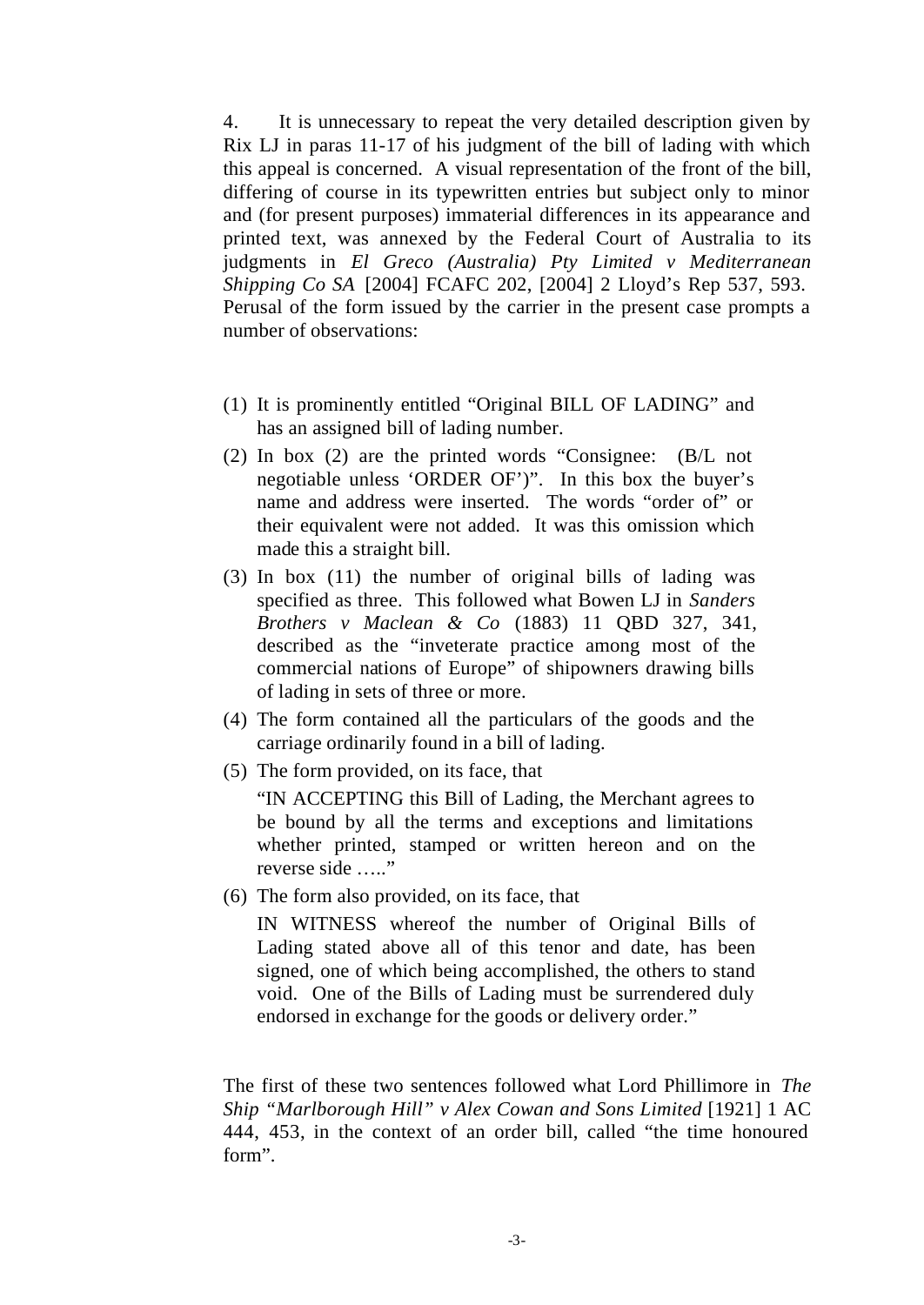(7) The conditions on the reverse of the form were prefaced by a clause which began:

"This contract is between the Merchant and the Master, acting on behalf of the Carrier. Wherever the term 'Merchant' occurs in this Bill of Lading, (hereinafter 'B/L') it shall be deemed to include the Shipper, the Consignee, the holder of the B/L, the receiver and the owner of the goods."

- (8) The conditions included a clause paramount, quoted by Rix LJ in para 17 of his judgment, subjecting the contract to the Hague-Visby Rules where they were compulsorily applicable.
- (9) The conditions made repeated references to "this B/L".
- (10)The conditions were of the kind routinely found in a bill of lading.

5. It is always the task of the court to determine the true nature and effect of a legal document, and in performing that task the court is not bound by the label which the parties have chosen to apply to it. Where, however, the court is considering a bona fide mercantile document, issued in the ordinary course of trade, it will ordinarily be slow to reject the description which the document bears, particularly where the document has been issued by the party seeking to reject the description. This document called itself a bill of lading. It was not a bill transferable by endorsement, and so was not "negotiable" in the somewhat inaccurate sense in which that term is used in this context: *Kum and Another v Wah Tat Bank Limited* [1971] 1 Lloyd's Rep 439, 446. But if this document was a mere receipt or sea waybill there was no purpose in following the traditional practice of issuing more than one original, and the time honoured language used in the attestation clause (see para 4 (6) above) was entirely meaningless. The contract conditions clearly envisage that the consignee and bill of lading holder may become a party to the contract of carriage, and the conveyance of contractual rights by transfer of the bill of lading has been *a,* if not *the*, distinctive feature of a bill of lading, at any rate since the Bills of Lading Act 1855. The conditions of this contract make no sense if the consignee, although holding the bill of lading, remains a stranger to the contract of carriage. They are unlike the standard terms of non-negotiable sea waybills of which examples are given in Gaskell, *Bills of Lading: Law and Contracts* (LLP, 2000), pp 727-733.

6. The carrier responds to this argument by pointing out that the form may be used in the case of either an order bill or a straight bill, and that if it is used for the latter purpose some of the stated conditions (such as the attestation clause quoted in para 4 (6) above) are inapposite. The first of these points is plainly correct: if "order of" or words to that effect are added in box (2) the bill becomes an order bill, and if they are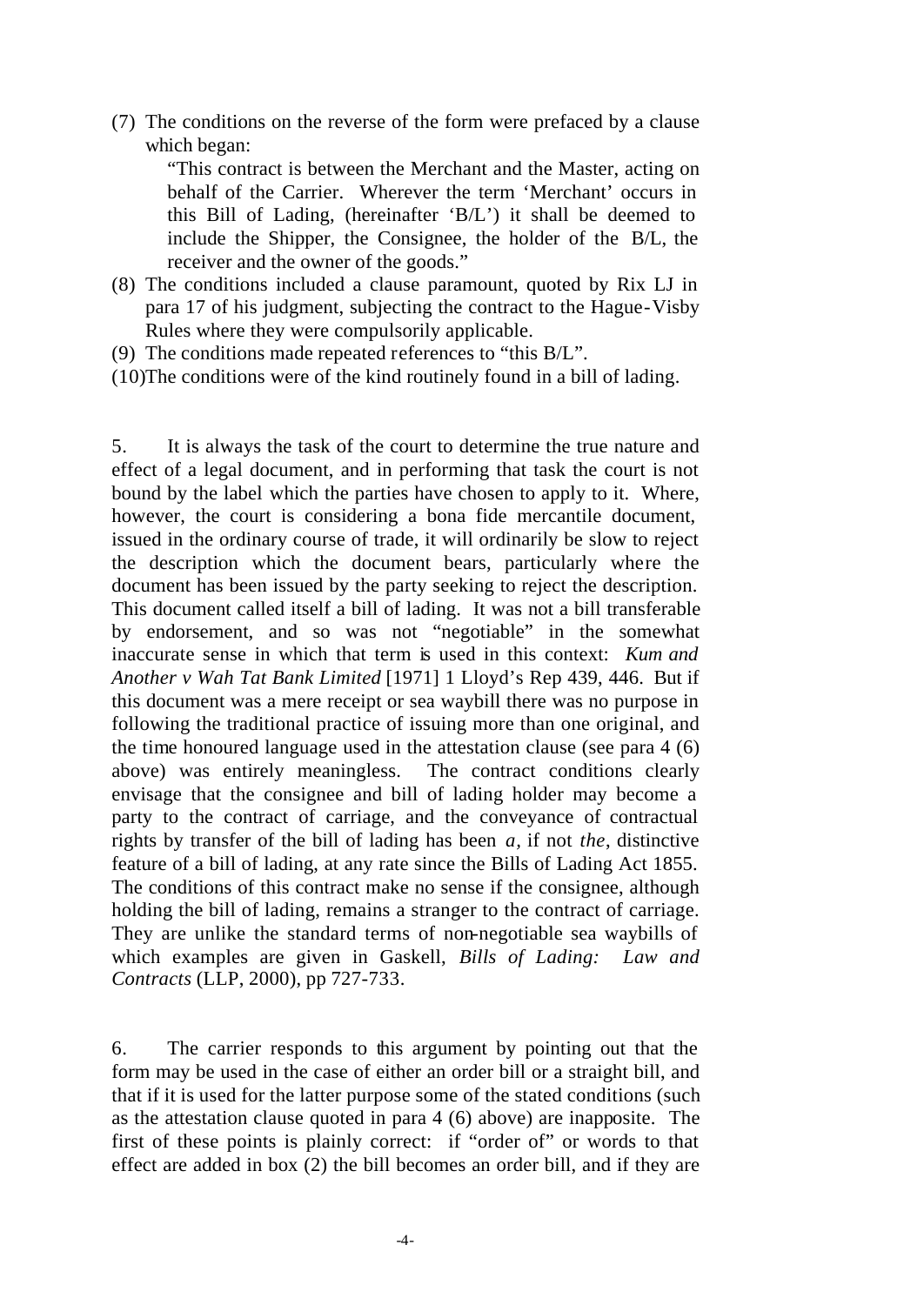not it is a straight bill. It is also true that it is necessary in some cases (as in *Homburg Houtimport BV v Agrosin Private Limited* [2003] UKHL 12, [2004] 1 AC 715) to reject some printed conditions of a contract as inconsistent with other provisions. Here the requirement that one of the bills must be surrendered "duly endorsed" in exchange for the goods could not in all cases be given effect, since even in the case of an order bill the named consignee might require delivery as holder of the bill, and in that case there could be no endorsement. It would, however, be extraordinary to treat the detailed terms of this contract as inapplicable to a named consignee holding a straight bill. In particular, I can see no reason not to give effect to the requirement that an original bill be surrendered in exchange for the goods. This provision is of course even more efficacious in the case of an order bill, since until such a bill is presented the carrier will not know the identity of the party entitled to delivery, and it has long been the "undoubted practice" to deliver "without inquiry" to the holder of such a bill of lading: *Glyn Mills Currie & Co v The East and West India Dock Company* (1880) 6 QBD 475, 492; (1882) 7 App Cas 591, 603. But the requirement does not lack a commercial rationale in the case of a straight bill: the shipper will not wish to part with an original bill to the consignee or buyer until that party has paid, and requiring production of the bill to obtain delivery is the most effective way of ensuring that a consignee or buyer who has not paid cannot obtain delivery. In this case, therefore, as in the case of an order bill, the bill is "a key which in the hands of a rightful owner is intended to unlock the door of the warehouse, floating or fixed, in which the goods may chance to be" (*Sanders v Maclean*, above, p 341, per Bowen LJ).

7. If it were appropriate to resolve the question whether the document I have just considered was "a bill of lading or any similar document of title" by reference to the document alone, I would conclude that it was. But that would be a wrong approach. For article I (b) of the Hague-Visby Rules scheduled to the 1971 Act reproduces the language of article I(b) of the Hague Rules scheduled to the Carriage of Goods by Sea Act 1924, and the Hague Rules were the outcome of a series of international conferences, which were themselves a response to developments in a number of national jurisdictions. The Hague Rules thus represented an agreed international response to what were seen as common problems. Recognition of this important fact must govern the court's approach to interpretation of the Hague Rules and the Hague-Visby Rules, since effect must be given so far as possible to the international consensus expressed in the Rules and not to any divergent or inconsistent rules of domestic law: *Stag Line Limited v Foscolo, Mango and Company Limited* [1932] AC 328, 350, per Lord Macmillan;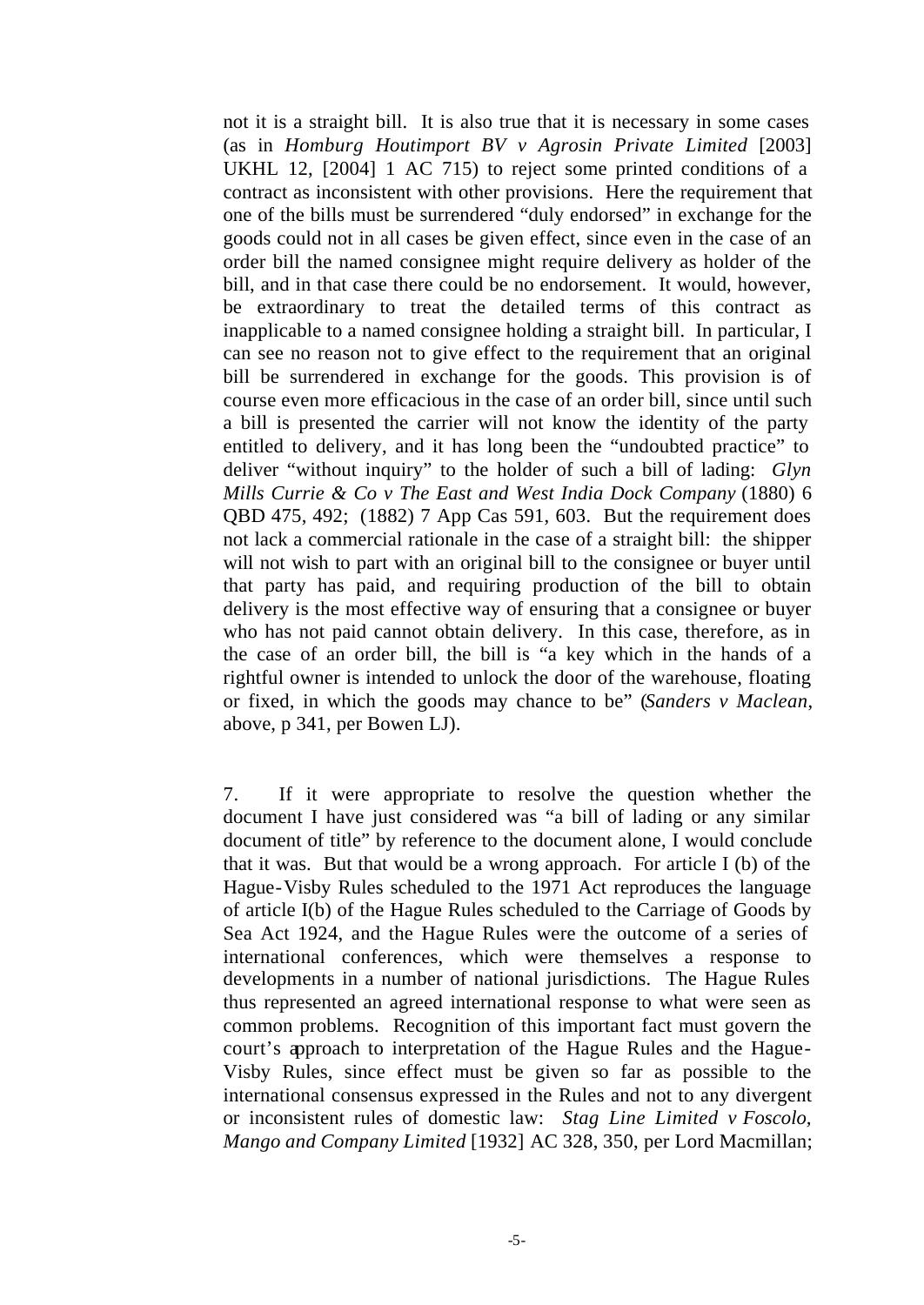*Fothergill v Monarch Airlines Limited* [1981] AC 251, 272, 285, 290- 291, 293, 299.

8. It is not necessary to attempt to summarise the history of events leading up to the adoption of the Hague Rules, the enactment of US COGSA and the adoption of the Hague-Visby Rules, which is recounted in some detail in Sturley, *The Legislative History of the Carriage of Goods by Sea Act and the Travaux Préparatoires of the Hague Rules* (Colorado, 1990), vol 1, pp 1-23, and the judgment of Allsop J in *El Greco (Australia) Pty Limited and Another v Mediterranean Shipping Co SA*, above, paras 155-225; and more briefly in *Scrutton on Charterparties and Bills of Lading,* 12th ed (1925), pp 486-487, 20th ed (1996), pp 404-405. From this history, and from the *travaux préparatoires* reproduced by Sturley, two points clearly emerge, neither of them, I think, in any way controversial. First, the genesis of the Hague Rules lay in a view, widely shared among cargo interests, that carriers, in issuing bills of lading containing or evidencing the terms of carriage contracts, had routinely included conditions exonerating themselves from liability to an extent which was unacceptably prejudicial to the other parties to such contracts. Steps to address this problem had already been taken by the United States in the Harter Act 1893, by New Zealand in the Shipping and Seamen Act 1903, by Australia in the Sea-Carriage of Goods Act 1904 and by Canada in the Water Carriage of Goods Act 1910. But there was felt to be a need for greater uniformity internationally. Secondly, the focus of discussion preceding final adoption of the Hague Rules was on order bills. This is readily understandable, since such bills were very much more common than straight bills and downstream endorsees were even further removed from the contract of carriage than named consignees. But it is plain that straight bills were not ignored in the course of discussion. Was it intended that these should fall outside the scope of the Rules? To answer this question it is helpful to look briefly at the law in certain leading maritime jurisdictions.

9. One might have supposed that, historically, straight bills would have been developed first, with the sophisticated refinement of transferability by endorsement coming later. It does not, however, seem that this is what happened (see Proctor, *The Legal Role of the Bill of Lading, Sea Waybill and Multimodal Transport Document* (Pretoria, 1997), pp 25-26), and the custom found in the leading case of *Lickbarrow v Mason* (1794) 5 TR 683 related to the negotiability and transferability of an order bill. This was the custom referred to in the preamble to the 1855 Act. But under section 1 of that Act the rights and liabilities passed not only to endorsees but also to "Every consignee of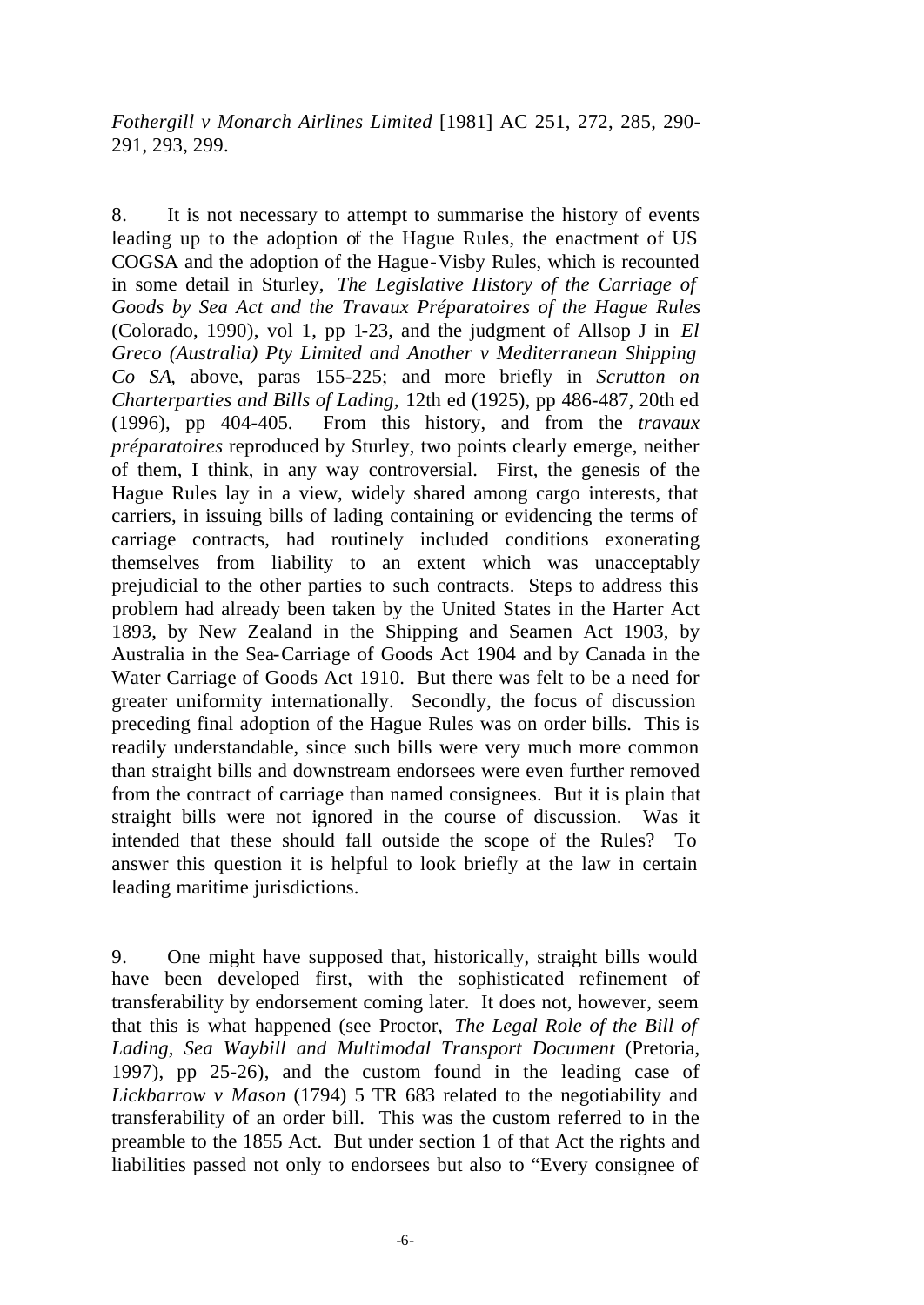goods named in a bill of lading ….. to whom the property in the goods therein mentioned shall pass upon or by reason of such consignment". This was capable of applying to the holders of straight bills.

10. In *C P Henderson & Co v The Comptoir d'Escompte de Paris* (1873) LR 5 PC 253 the Privy Council considered a straight bill. The decision was that a bill not drawn to order or assigns was not a negotiable instrument. But it is noteworthy that Sir Richard Baggallay QC in his argument, while submitting that the bill differed from an ordinary bill, did not contend that it was not a bill of lading at all, and Sir Robert Collier in giving the judgment of the Board consistently described it as such. The document considered in *The Marlborough Hill*, above, was, if a bill of lading, an order bill, and the question was whether the document was a bill at all. Lord Phillimore, giving the judgment of the Privy Council, observed at p 452 that "If this document is a bill of lading, it is a negotiable instrument", perhaps suggesting that negotiability was in his opinion a necessary feature of a bill of lading. But he went on to point out (pp 452-453) that the parties had agreed to call the document a bill of lading, that the parties had acquired rights and incurred obligations proper to a bill of lading, that the detailed provisions properly belonged to a bill of lading, that it repeatedly described itself as a bill of lading, that it was expressly subject to the Harter Act and that it contained the time-honoured attestation clause. All these features led him to conclude that it was a bill of lading. I agree with Rix LJ in para 43 of his judgment that Lord Phillimore was not holding negotiability to be essential to the existence of a bill of lading or even its defining aspect but was, instead, emphasising that the document before the Board would work as merchants would expect a bill of lading to work.

11. *Thrige v United Shipping Company Limited* (1923) 16 Lloyd's Rep 198 and (1924) 18 Lloyd's Rep 6 is of interest because its progress through the English courts coincided with the last stages of the Hague Rules negotiations and because, in the Court of Appeal, it came before a bench which included Scrutton LJ. Save that the case concerned a straight bill, the facts are not significant. Scrutton LJ, with his immense authority and experience, expressed doubt whether a carrier was in breach if he delivered goods without production of the bill where the bill was made out to a named consignee and property in the goods passed on shipment. But he did not express any doubt that a bill drawn in that form was properly to be regarded as a bill, and he left open the question whether such a bill was a negotiable instrument.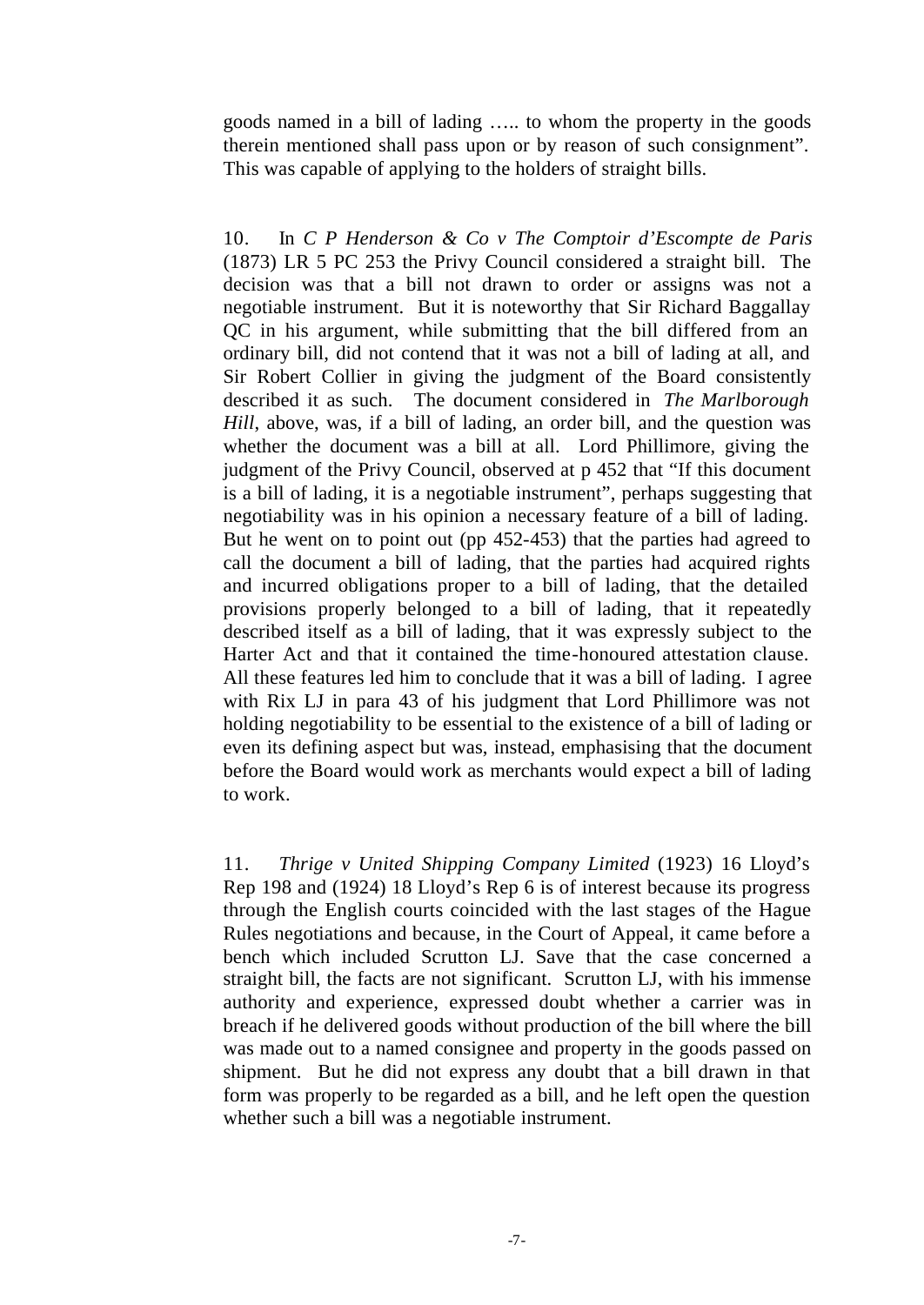12. By section 1 of the Harter Act 1893, the restriction on stipulations relieving from liability for negligence was applied to any bill of lading or shipping document. The Pomerene Bills of Lading Act 1916 applied to carriage by land as well as by sea. It distinguished between straight bills (section 2) and order bills (section 3). The former were to have placed plainly, upon their face, by the carrier issuing them, the words "nonnegotiable" or "not negotiable" (section 6), but carriers were to be justified in delivering to the consignee named in a straight bill without production of the bill (sections 8-9).

13. From evidence given to Butt J in *The Stettin* (1889) 14 PD 142 it is plain that German law had by that date distinguished between an order bill (orderkonnossement) and a straight bill (namenskonnossement). The judge concluded that, at least in the case of an order bill, delivery could only be obtained by producing the bill, and there was evidence that that rule applied in either case. This is, as I understand, the current law in Germany: Tiberg, "*Legal Qualities of Transport Documents*" (1998) 23 Mar. Law. 1, 32. Goren and Forrester, *The German Commercial Code* (Colorado, 1979), articles 445(1)4, 447(1), 448, 450.

14. The French Commercial Code provided in article 281, as early as 1808, that a bill of lading might be to order, or to bearer, or to a person named therein ("à personne dénommée").

15. In Scandinavia the same distinction has been recognised between running (or order) bills and straight (or recta) bills: see Tiberg, above, p 8. It appears (*ibid*, p 10) that "because the recta bill should also serve as security for the seller's possible payment claims, it is not possible to dispense with the need for the consignee's or other title holder's presentation of the document". A bill of lading is presumed to be an order document unless it is stated, by a recta clause, that the bill is not to order (*ibid,* p 13). As in Germany, the requirement of presentation applies equally to both types of bills (*ibid*, p 32). Professor Tiberg concludes (ibid, pp 43-44) that there are three distinctive types of documents: the order (or running) bill, the straight (or recta) bill and the sea waybill.

16. This brief survey shows that straight bills (however described) were a familiar mercantile phenomenon in the early 1920s and, as already observed, they were not ignored in the Hague Rules negotiations. Thus one would incline to infer that the Rules were intended to apply to straight as well as order bills unless either (a) there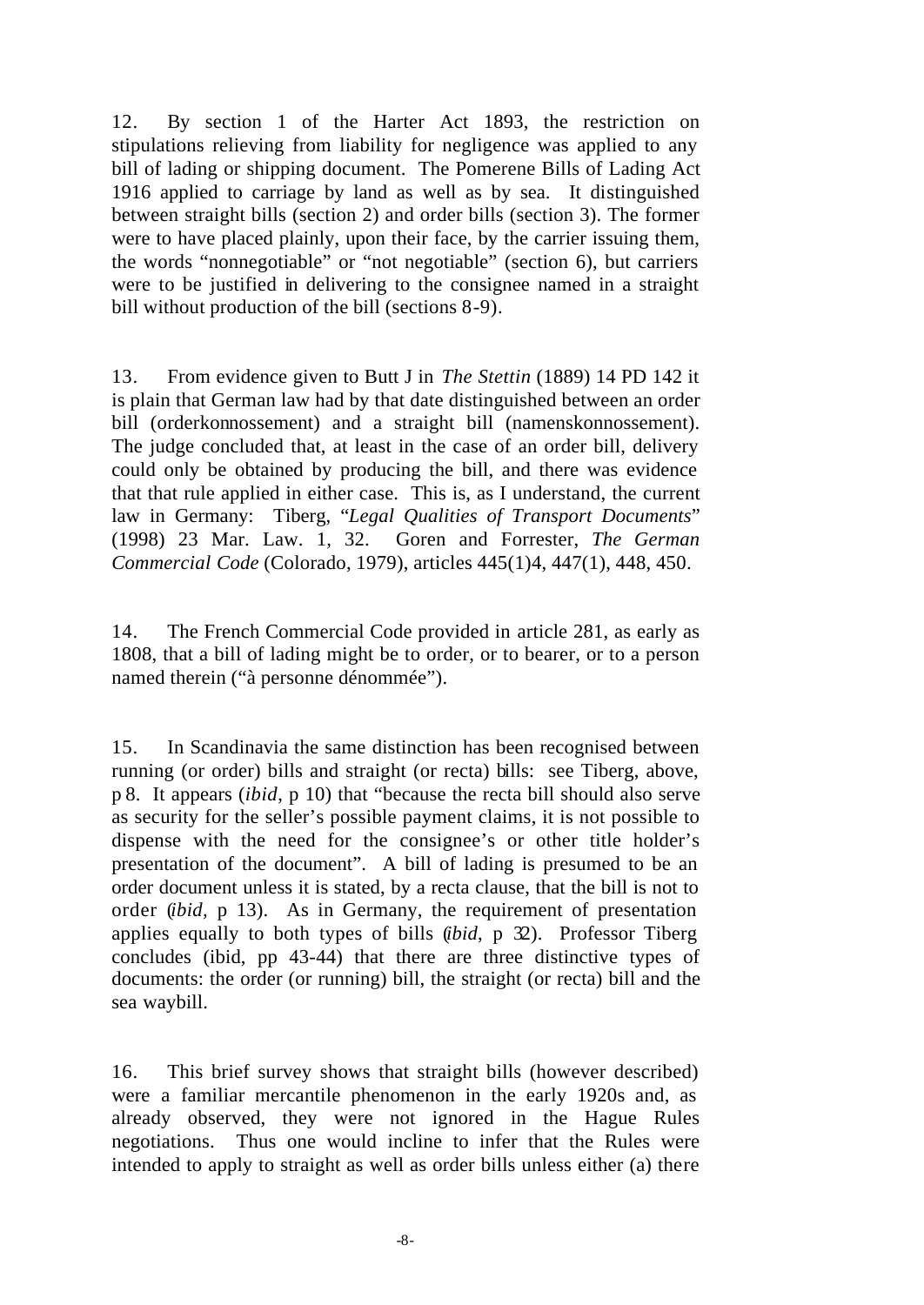was any persuasive reason why they should be excluded or (b) the text of the Rules, broadly interpreted, suggests an intention to exclude them.

17. I cannot for my part see any reason why it should have been intended to exclude straight bills from the scope of the Rules. It may be accepted that the need for regulation was greater in the case of those becoming party to the contract by virtue of endorsement, partly because, order bills being standard in the commodity trades, they were more numerous. But where, as perhaps in the present case, the goods consigned were for the use of the named consignee, that party would not ordinarily be involved in negotiating the terms of the contract of carriage and would, like an endorsee, be liable to suffer loss if he became a party to the contract and found his rights attenuated by restrictive conditions imposed by the carrier.

18. From articles I (b) and V of the Hague and Hague-Visby Rules, which do not differ in any way material for present purposes, it is plain that the Rules do not apply to charterparties at all and that they apply to bills of lading issued under charterparties only "from the moment at which such bill of lading or similar document of title regulates the relations between a carrier and a holder of the same". This is explained by the intention of the Rules to afford protection not to the immediate parties to the contract of carriage but to third parties. Subject to that exclusion, the scope of the Hague Rules and, relevantly to this case, the Hague-Visby Rules, is generously expressed. Thus section 1(6) of the 1971 Act provides:

"(6) Without prejudice to Article  $X(c)$  of the Rules, the Rules shall have the force of law in relation to—

- (a) any bill of lading if the contract contained in or evidenced by it expressly provides that the Rules shall govern the contract, and
- (b) any receipt which is a non-negotiable document marked as such if the contract contained in or evidenced by it is a contract for the carriage of goods by sea which expressly provides that the Rules are to govern the contract as if the receipt were a bill of lading ....."

This provision is supplemented by article VI, reproducing the text of article VI of the Hague Rules (although in 1924 the United Kingdom, by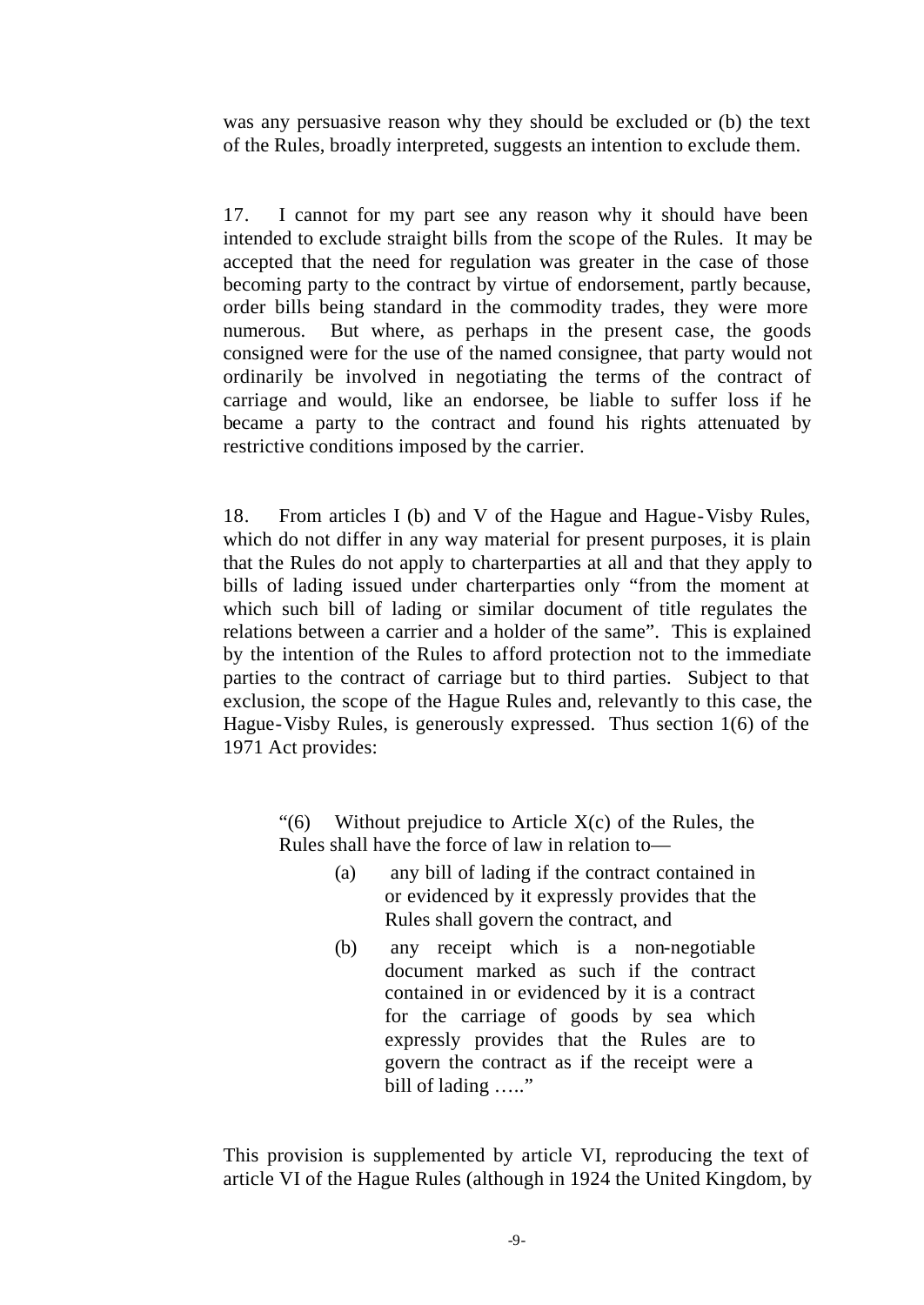section 4 of the 1924 Act, qualified its acceptance of the article in relation to the goods referred to and in relation to the territorial application of the proviso):

"Notwithstanding the provisions of the preceding Articles, a carrier, master or agent of the carrier and a shipper shall in regard to any particular goods be at liberty to enter into any agreement in any terms as to the responsibility and liability of the carrier for such goods, and as to the rights and immunities of the carrier in respect of such goods, or his obligation as to seaworthiness, so far as this stipulation is not contrary to public policy, or the care or diligence of his servants or agents in regard to the loading, handling, stowage, carriage, custody, care and discharge of the goods carried by sea, provided that in this case no bill of lading has been or shall be issued and that the terms agreed shall be embodied in a receipt which shall be a non-negotiable document and shall be marked as such.

Any agreement so entered into shall have full legal effect.

Provided that this Article shall not apply to ordinary commercial shipments made in the ordinary course of trade, but only to other shipments where the character or condition of the property to be carried or the circumstances, terms and conditions under which the carriage is to be performed are such as reasonably to justify a special agreement."

Thus a carrier and shipper can in effect contract out of the Rules but only if (a) no bill of lading has been or is to be issued, (b) the agreed terms are embodied in a receipt, (c) the receipt is a non-negotiable document marked as such, (d) the shipments in question are not ordinary commercial shipments made in the ordinary course of trade, and (e) the character or condition of the property to be carried or the circumstances, terms and conditions under which the carriage is to be performed are such as reasonably to justify a special agreement. It is evident that the contracting-out conditions laid down in article VI are very restrictive and hard to satisfy. Reading section 1(6) and article VI together, I infer that the Hague and Hague-Visby Rules were intended, subject to the charterparty exclusion already mentioned, to govern the great majority of ordinary commercial shipments. It seems plain that the concern of those negotiating the Hague Rules was not to restrict the scope of the Rules but to prevent their circumvention, as Rix LJ explained in paras 66 and 68 of his judgment.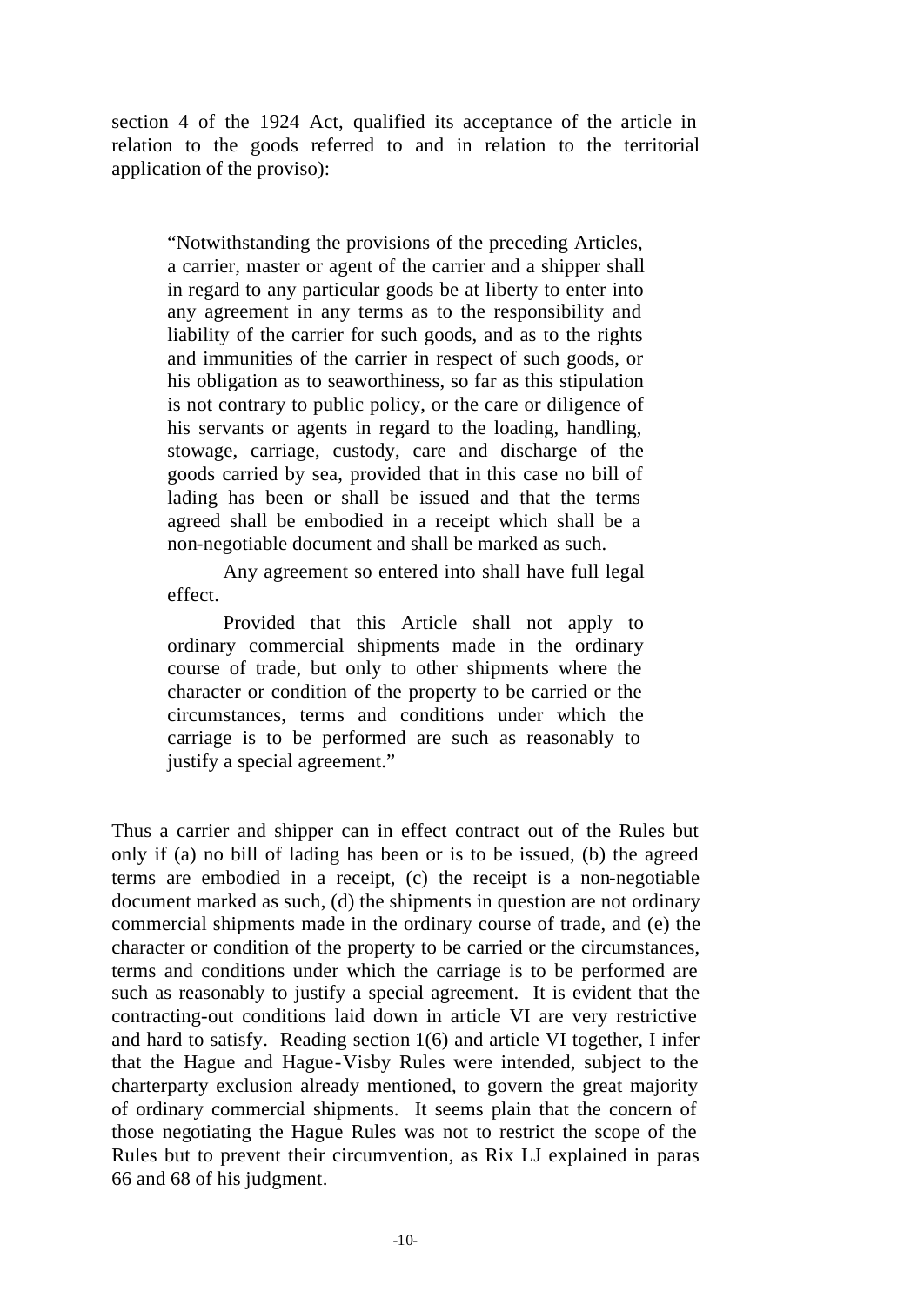19. In paras 56-75 of his judgment Rix LJ reviewed the *travaux préparatoires* of the Hague Rules, assessing in a judicious and evenhanded way the extracts on which the parties had respectively relied. He concluded (para 75):

"At the end of the day, I do not think that there is anything in the travaux préparatoires which I have seen which unequivocally states that such a case [ie. an ordinary, commercial, contract providing for delivery to a third party, with title remaining in the shipper until transfer of documents] is outside the scope of the Rules, and there is much in that material which points in the opposite direction".

I would not disagree. It must be remembered that in a protracted negotiation such as culminated in adoption of the Hague Rules there are many participants, with differing and often competing objects, interests and concerns. It is potentially misleading to attach weight to points made in the course of discussion, even if they appear at the time to be accepted. In the present case, I do not think that either party can point to such a clear, pertinent and consensual resolution of the issue before the House as would provide a sure ground of decision.

20. I would accordingly give an expansive interpretation to the expression "bill of lading or any similar document of title", which seems to me apt to cover the document issued in this case. I have no difficulty in regarding it as a document of title, given that on its express terms it must be presented to obtain delivery of the goods. But like Rix LJ (para 145) I would, if it were necessary to do so, hold that production of the bill is a necessary pre-condition of requiring delivery even where there is no express provision to that effect.

21. The most recent decisions on this subject, as I understand them, support these conclusions. In *The Duke of Yare* (ARR-RechtB Rotterdam, 10 April 1997) the Dutch court considered a straight bill of lading, and observed in para 4.1 of its judgment, as translated:

"First of all, the question needs to be answered as to whether the documents ….. can be considered as bills of lading or as 'similar documents'. As stated before under 3.1, the documents contain the wording 'Bill of Lading' in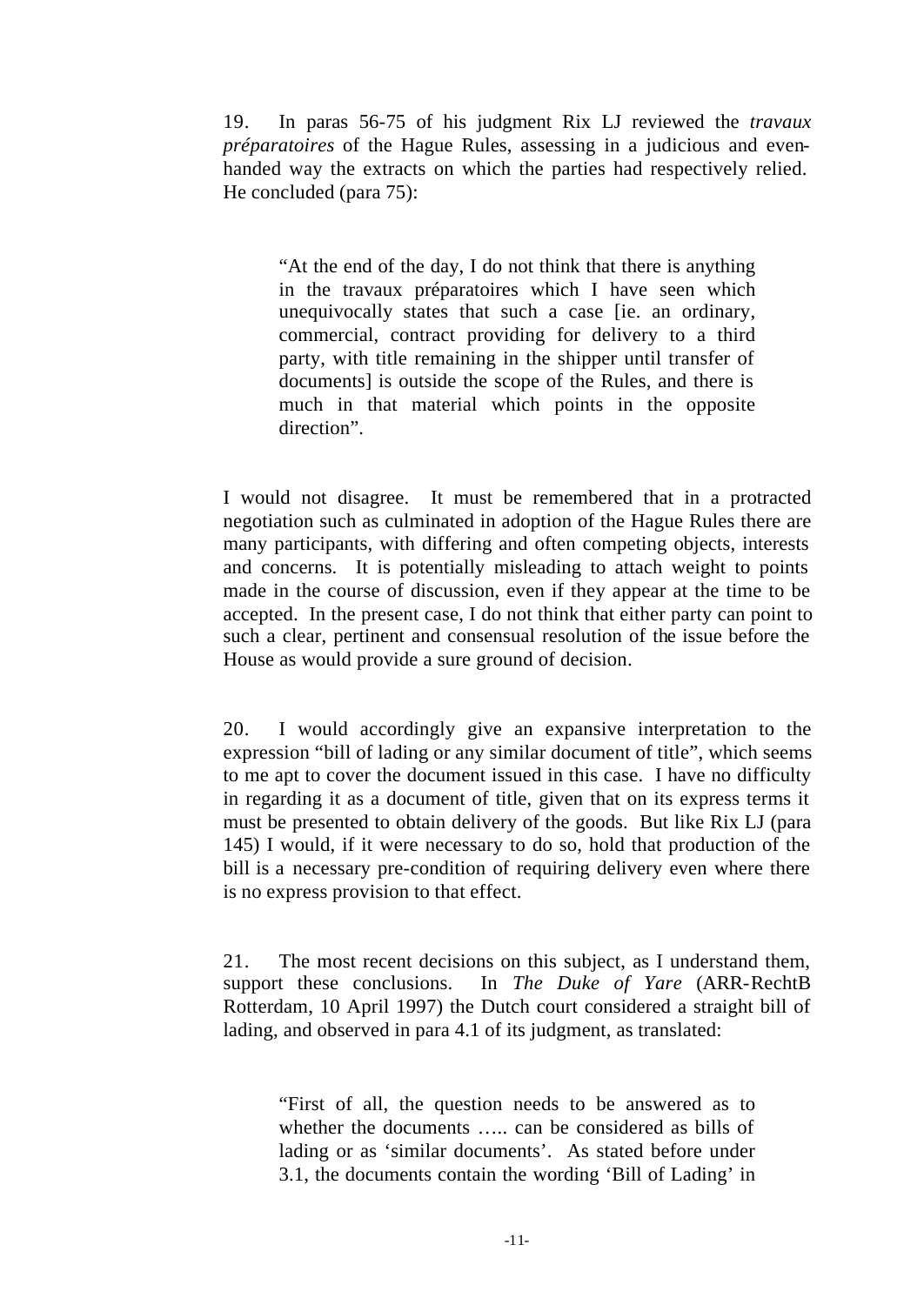the top right hand corner and are in the name of the addressee. According to Dutch Law – in which the Hague-Visby Rules are incorporated [references omitted] – the straight bill of lading, also called 'rektacognossement', exists alongside the bearer or order bill of lading. The fact that a straight bill of lading cannot be treated in the same way as a bearer or order bill of lading does not detract from the fact that the present straight bill of lading meets the legal requirements to be considered as such.

As opposed to a non-negotiable seaway bill – said document not normally considered 'a similar document' in English and Dutch literature – the holder of a straight bill of lading has the exclusive right to delivery of the goods, therefore delivery of the bill of lading is a requirement for obtaining the load."

The Court of Appeal of Singapore also considered a straight bill, although not in the context of the Hague or Hague-Visby Rules, in *Voss v APL Co Pte Limited* [2002] 2 Lloyd's Rep 707. The issue was whether a straight bill had to be produced by the consignee to obtain delivery, and it was held that it had. The main characteristics of a bill of lading (para 48) were its negotiability and its recognition as a document of title, requiring presentation to obtain delivery of the cargo. While a straight bill lacked the first of these characteristics, there was no reason to infer that the parties intended to do away with the other also. This conclusion was, in the court's opinion, supported by considerations of commercial efficacy and convenience. The decision of the 2nd Division of the Court of Appeal of Rennes on appeal from the Commercial Court of Le Havre in *The MSC Magallanes* also concerned straight bills of lading. The court observed (as translated):

"These documents bear the comment 'on board' proving that the merchandise had been loaded; by making this comment the common carrier acknowledged that the merchandise was loaded on board the vessel and guaranteed the delivery of the cargo to the bearer of the original bills of lading. It is of little relevance [therefore] that, following the example of the sea waybill, this bill of lading is nominative and non-negotiable."

The court continued: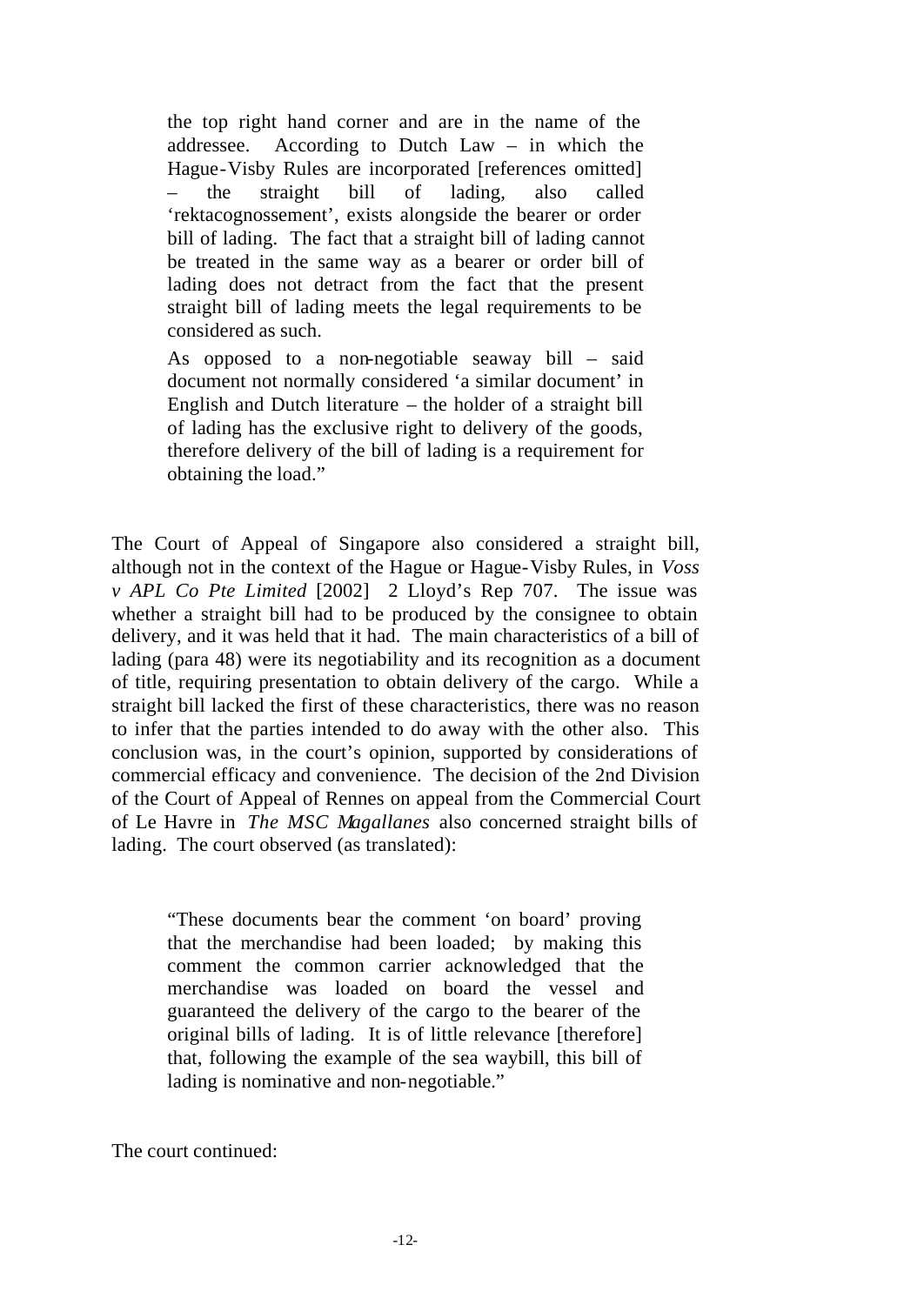"It follows that these documents constitute bills of lading, it is the responsibility of MSC [as carrier] to hand over the merchandise to the consignee Delta Shipping, as stipulated in the bills of lading …..

In effect, having given the original bills of lading and documents of title of the merchandise to Delta Shipping, MSC could only follow the instructions given by the legitimate bearer of the bills of lading, these documents giving rights …..

Calberson [the shipper's agent] cannot therefore reproach MSC for having committed a fault in executing the contract of carriage, in accordance with particulars of the bill of lading. Far from contravening its obligations the carrier has ensured the respect owed to the documents of title to the merchandise, …..

…..Calberson could not be unaware of the fact that MSC could only deliver the merchandise to the bearer of the original bills of lading."

22. It is plain, as Rix LJ accepted in para 94 of his judgment, that a straight bill of lading is not a bill of lading for the purposes of the Carriage of Goods by Sea Act 1992. It is also correct, as appears from para 2.50 of their report "Rights of Suit in respect of Carriage of Goods by Sea" (HC 250, March 1991), quoted by Rix LJ in para 88 of his judgment, that the Law Commission and the Scottish Law Commission did not consider a straight bill of lading to be a document of title at common law. The conclusion of such bodies, following wide consultation, must command respect. But a 1991 report and a 1992 statute cannot govern the meaning of Rules given statutory force in 1924 and 1971, and the question before the House is not whether a straight bill of lading is a document of title at common law but whether it is "a bill of lading or any similar document of title" for purposes of the Hague and Hague-Visby Rules. It is noteworthy that, by section 5(5) of the 1992 Act, the provisions of the Act are to have effect without prejudice to the application, in relation to any case, of the rules (the Hague-Visby Rules) having the force of law by virtue of the 1971 Act.

23. In paragraphs 117-133 of his judgment, Rix LJ reviewed in some detail the leading academic and practitioner texts applicable to the present issue, some of them heavily and understandably relied on by the carrier. He concluded in para 133: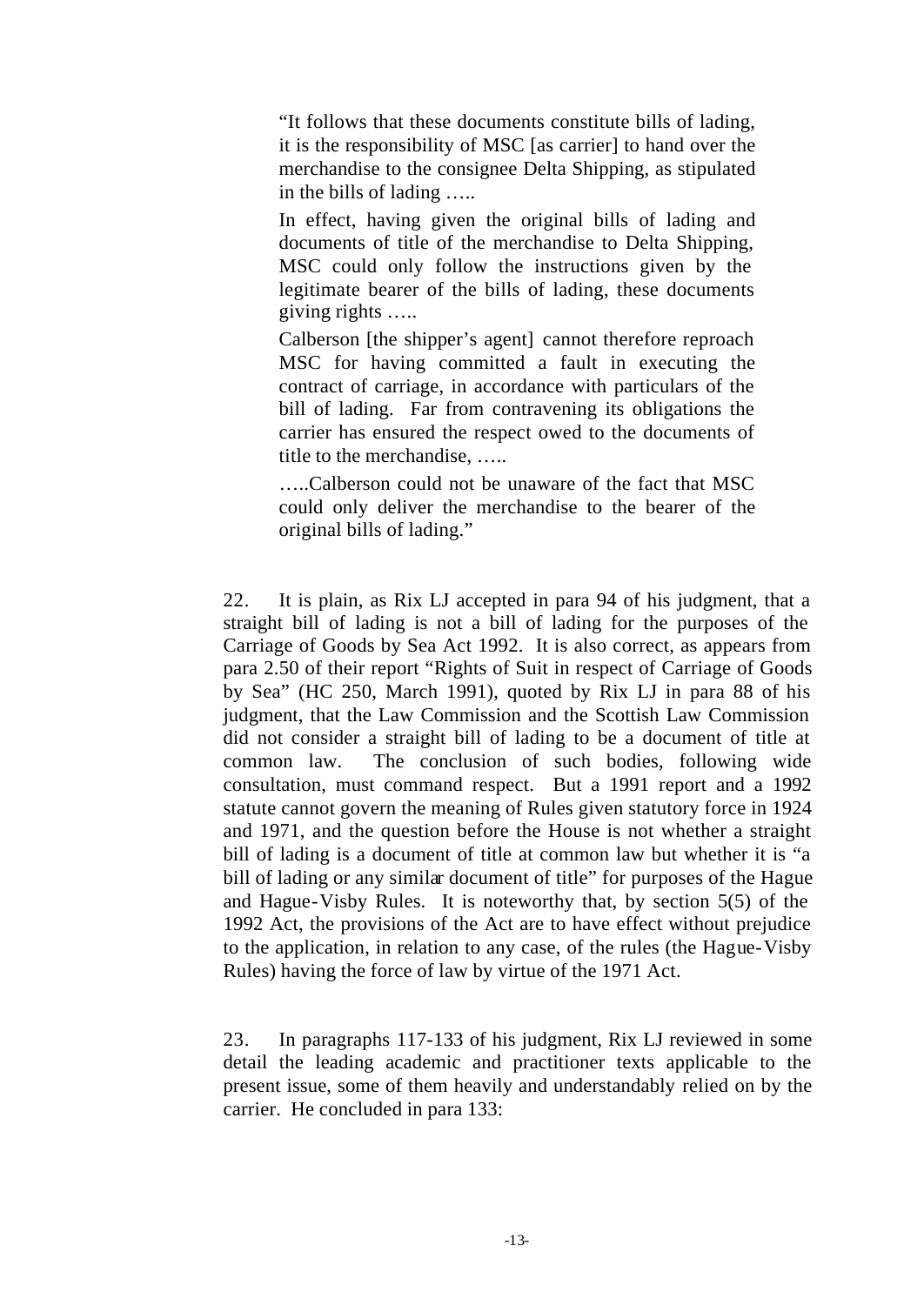"[Counsel for the carrier] submitted that the textbooks were almost uniformly in favour of the carrier's case. However, in my judgment the position is more complex and mixed, and it can also be said that, on the basis that the bill of lading expressly requires its surrender to obtain delivery, there is something like uniformity in the opposite direction."

This seems to me a fair assessment.

24. Like Professor Sir Guenter Treitel QC, FBA ("The Legal Status of Straight Bills of Lading" (2003) 119 LQR 608, 620) I am a little puzzled by the third sentence of para 145 of Rix LJ's judgment. Subject to that minor qualification, I agree with his conclusions set out in paras 134-146, for the reasons which he gives, and also with the reasons and conclusions of Jacob J. I am also in agreement with the opinions of my noble and learned friends Lord Steyn and Lord Rodger of Earlsferrry, which I have had the benefit of reading in draft.

25. I would accordingly dismiss the appeal with costs.

### **LORD NICHOLLS OF BIRKENHEAD**

My Lords,

26. I have had the advantage of reading in draft the speeches of my noble and learned friends Lord Bingham of Cornhill, Lord Steyn and Lord Rodger of Earlsferry. For the reasons they give, with which I agree, I would dismiss this appeal.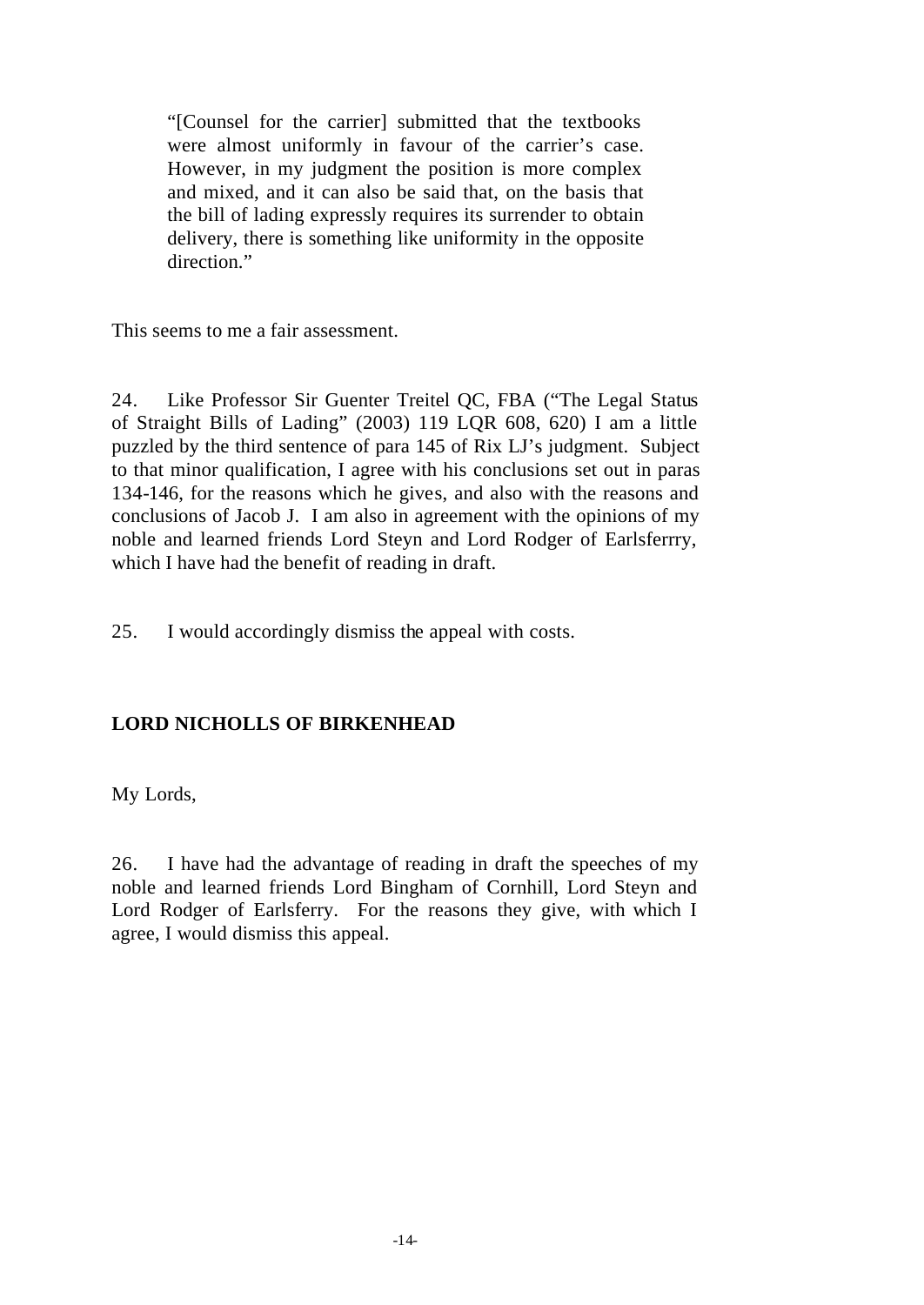#### **LORD STEYN**

My Lords,

#### *I. The question of construction.*

27. The Hague Rules (as scheduled to the Carriage of Goods by Sea Act 1924) and the Hague-Visby Rules (as scheduled to the Carriage of Goods by Sea Act 1971) provide by article I(b) that the rules contained in those international maritime conventions apply only to contracts of carriage "covered by a bill of lading or any similar document of title". In a London maritime arbitration the question arose - apparently for the first time in a United Kingdom court or tribunal - whether a bill of lading consigned to a named consignee, a so-called straight bill of lading, is a conforming document under article I(b) of the Hague-Visby Rules. Such a straight bill of lading is to be contrasted with an "order" or bearer bill of lading each of which permits the transferability of the bill of lading to any number of transferees in succession, respectively by endorsement or delivery. In a dispute arising from cargo damage CIF buyers, the named consignees, as claimants alleged in the arbitration proceedings that article I(b) of the Hague-Visby Rules applied to the straight bill of lading in question. If that were correct the relatively generous package limitation under article IV Rule 5 of the Hague-Visby Rules would have been applicable, resulting in a claim of the order of US\$150,000. On the other hand, the carrier contended that the straight bill of lading is akin to a sea waybill, which merely operates as a receipt. Accordingly, it was argued that article I(b) of the Hague-Visby Rules is inapplicable, and that package limitation is governed by section 4(5) of the US Carriage of Goods by Sea Act 1936, restricting the claim to US\$2,000.

#### *II. The arbitration award.*

28. The arbitrators (Messrs Mabbs, Hamsher and Moss) sensibly directed that a preliminary question be determined on a legal issue, the thrust of which was whether package limitation under the Hague-Visby Rules or under the USCOGSA was applicable. For the purposes of determining this preliminary issue it was agreed that the damage to the goods, and the consequent loss, was the result of a breach of contract or negligence or breach of duty by the carriers and that the buyers had title to sue in relation to such loss and damage in both contract and tort.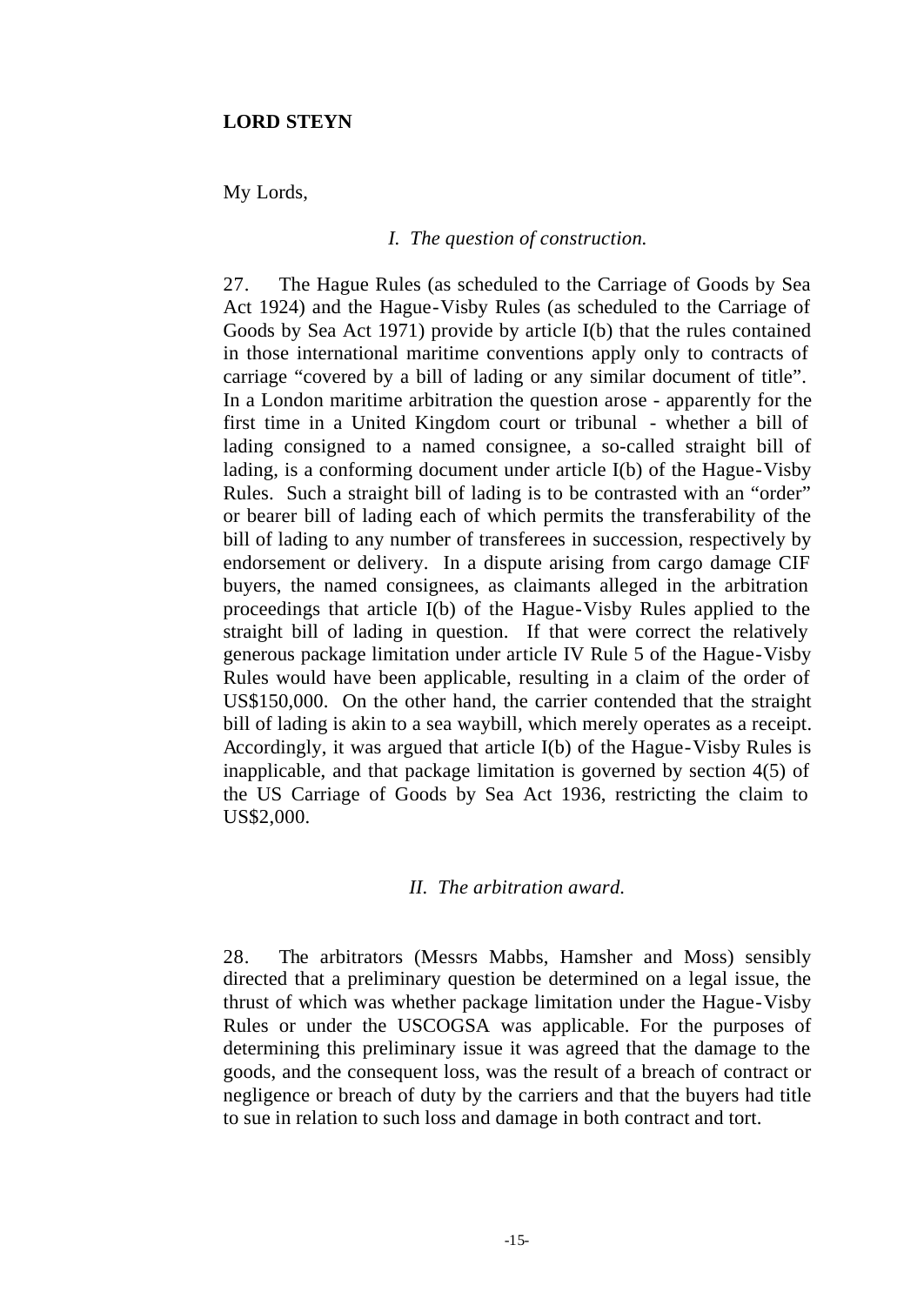29. By an award dated 30 May 2001 the arbitrators held that a straight bill of lading falls outside the scope of article I(b) of the Hague-Visby Rules and that the applicable package limitation regime was therefore that under the USCOGSA.

#### *III. The decisions in the Commercial Court and Court of Appeal.*

30. On appeal to the Commercial Court under section 1 of the Arbitration Act 1979, Langley J upheld the decision of the arbitrators: *J I MacWilliam Co Inc v Mediterranean Shipping Co SA* ("The Rafaela S") [2002] 2 Lloyds LR 403. The buyers appealed. The Court of Appeal (Peter Gibson and Rix LJJ and Jacob J) held that the Hague-Visby Rules did apply to the carriage of the goods and that the relevant package limitation regime was that under article IV rule 5 of the Hague-Visby Rules: *J I MacWilliam Co Inc v Mediterranean Shipping Co SA* [2004] QB 702.

#### *IV. The Commercial Dispute and Context.*

31. A United States company bought a printing machine and ancillary equipment on CIF terms from an English company. The sellers consigned the goods to the buyers. The carriers were a container liner operator and the demise charterers of the vessels "Rosemary" and "Rafaela S". The goods were shipped from Durban aboard the "Rosemary," as evidenced by a document entitled "Bill of Lading" dated 18 December 1989, which was issued by the demise charterers at Durban. The bill of lading evidenced a contract for the carriage of the cargo to Felixstowe and for on-carriage to be subsequently arranged to the final destination at Boston. The Bill of Lading named the buyers as consignees.

32. For present purposes the relevant provisions on the face of the Bill of Lading were as follows:

"(2) Consignee: (B//L not negotiable unless "ORDER OF") J I MacWilliam Company Inc., Box 6, New Town Branch, Boston, Mass. 02258, USA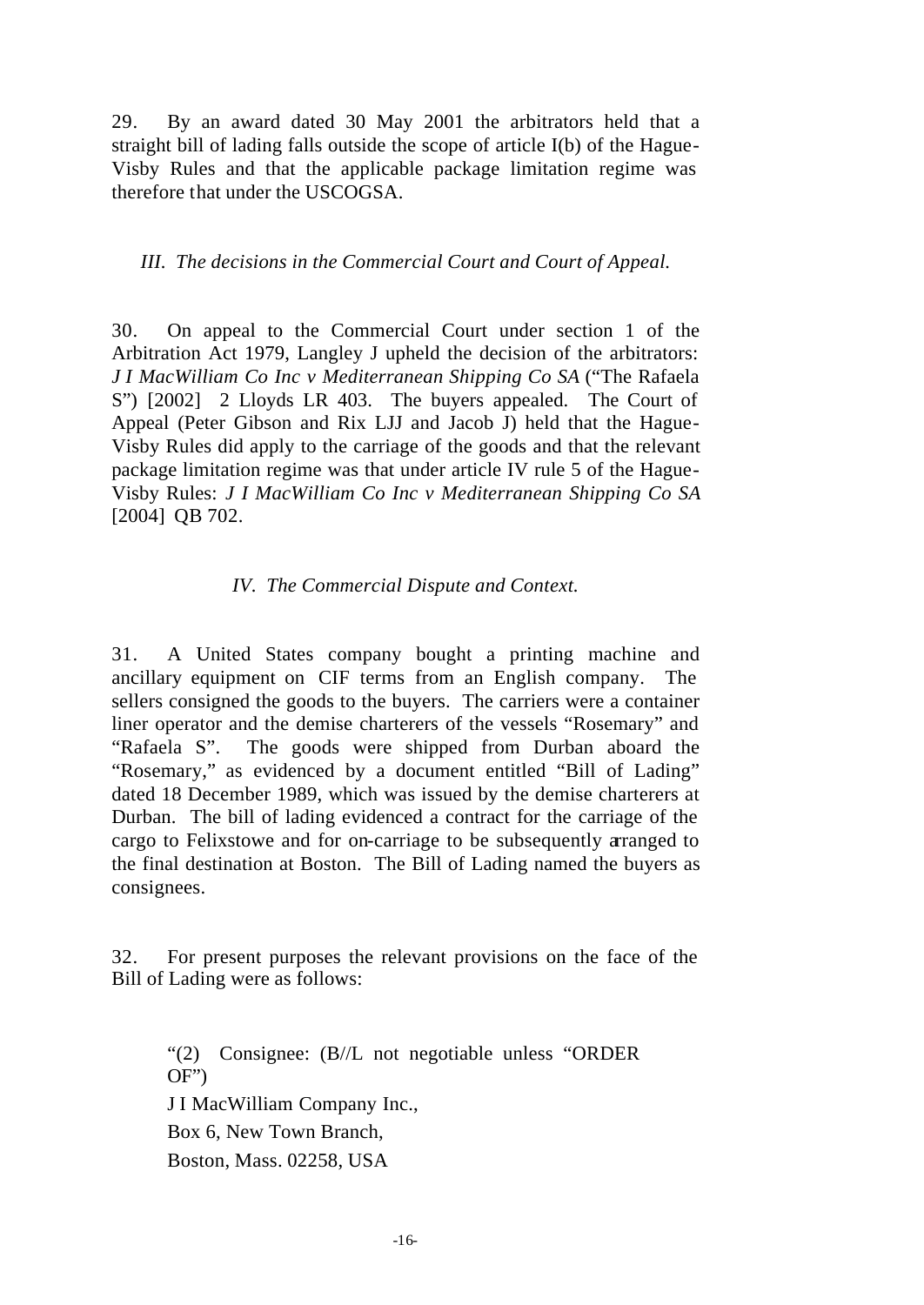(11) Number of Original  $Bs/L \t3$  (THREE)

Freight Payable at DESTINATION

On-carriage to Boston to be arranged by MSC agents

RECEIVED in apparent external good order and condition the containers, other packages or units bearing marks or numbers indicated in the "Carrier's Receipt" above said by the shipper to contain the quantity of goods, weights and measurements indicated in the "Particulars Furnished by the Shipper" above which particulars have not been checked by the Carrier. Such particulars are for Shipper's and Consignee's use only, are not part of the bill of lading terms and are not binding on the carrier.

IN ACCEPTING this Bill of Lading, the Merchant agrees to be bound for all the terms and exceptions and limitations whether printed, stamped or written hereon and on the reverse side and in particular agrees that the Carrier shall have the right to stuff cargo in containers and to carry on deck all kinds of containers, including trailers, tanks, flats, canvas tops, pallets or similar articles used to consolidate goods.

IN WITNESS whereof the number of Original Bills of Lading stated above all of this tenor and date, has been signed, one of which being accomplished, the others to stand void. One of the Bills of Lading must be surrendered duly endorsed in exchange for the goods or deliver order."

It is to be noted that the bill of lading was not rendered transferable by an appropriate alteration of box 2. The last quoted provision on the face of the bill of lading is called the attestation clause. Subject to the fact that the bill of lading could not be transferred by endorsement beyond the consignee the face of the bill of lading is in familiar and standard form as one would expect to find in any order bill of lading.

33. On the reverse of the bill of lading, the relevant terms of the contract of carriage were set out in a small print. The opening words provided:

"This contract is between the Merchant and the Master, acting on behalf of the Carrier. Wherever the term 'Merchant' occurs in this Bill of Lading, it shall be deemed to include the Shipper, the Consignee, the holder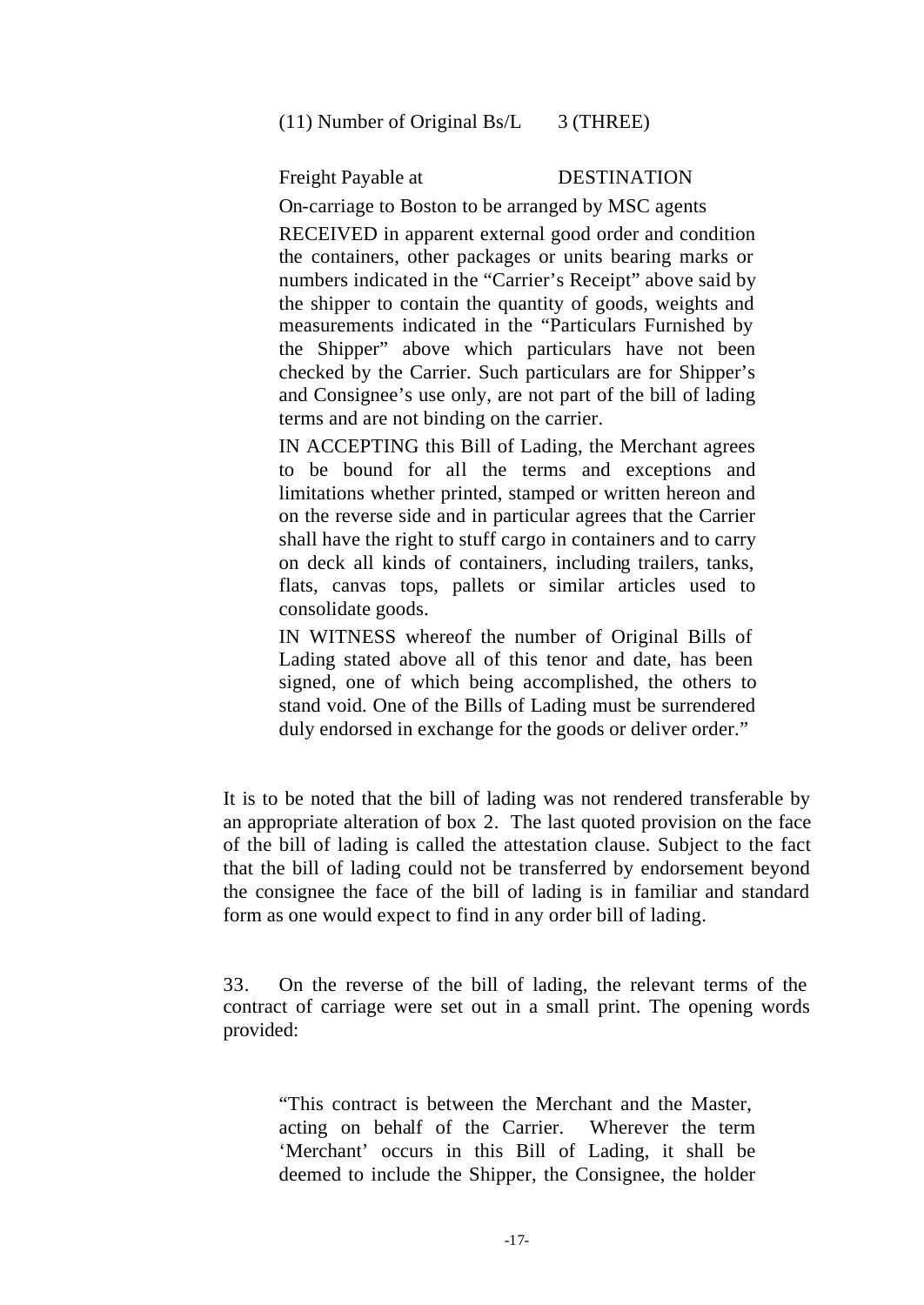of the Bill of Lading, the receiver and the owner of the goods …"

Then detailed provisions followed of the type that one would expect to see in any bill of lading. Except for the fact that the bill of lading was only transferable to the named consignee, it contained the usual terms regarding the matters relevant to the allocation of risks between the parties which are to be found in bills of lading.

34. The goods were carried from Durban to Felixstowe, discharged there and then loaded aboard the "Rafaela S". This vessel carried the goods to Boston. No fresh bills of lading or other shipping document was issued in respect of the Felixstowe -Boston leg of the voyage. However, it is agreed that if any fresh bill of lading had been issued, it would have been in the same terms as that issued in respect of the carriage from Durban to Felixstowe. Whatever its import the bill of lading issued governed the voyage during which cargo damage was allegedly caused.

#### *V. The issue on the appeal.*

35. The issues have been narrowed since the Court of Appeal's decision in this case. The sole issue on the appeal before the House of Lords is now whether a bill of lading not made out to order or bearer but to a named consignee (a straight bill of lading) is a bill of lading or similar document of title within the meaning of article I(b) of the Hague-Visby Rules and hence within section 1(4) of the Carriage of Goods by Sea Act 1971.

#### *VI. What is the answer?*

36. Rix LJ has comprehensively set out the competing arguments placed before the Court of Appeal which were repeated before the House: [2004] QB 715F-716G. It would serve no useful purpose for me to cover the same ground in this opinion. Instead I can move directly to considering the answer to the question before the House.

37. One must start with the function of the bill of lading in international trade. Through the centuries that role has changed. What started as a bailment receipt of goods developed into a receipt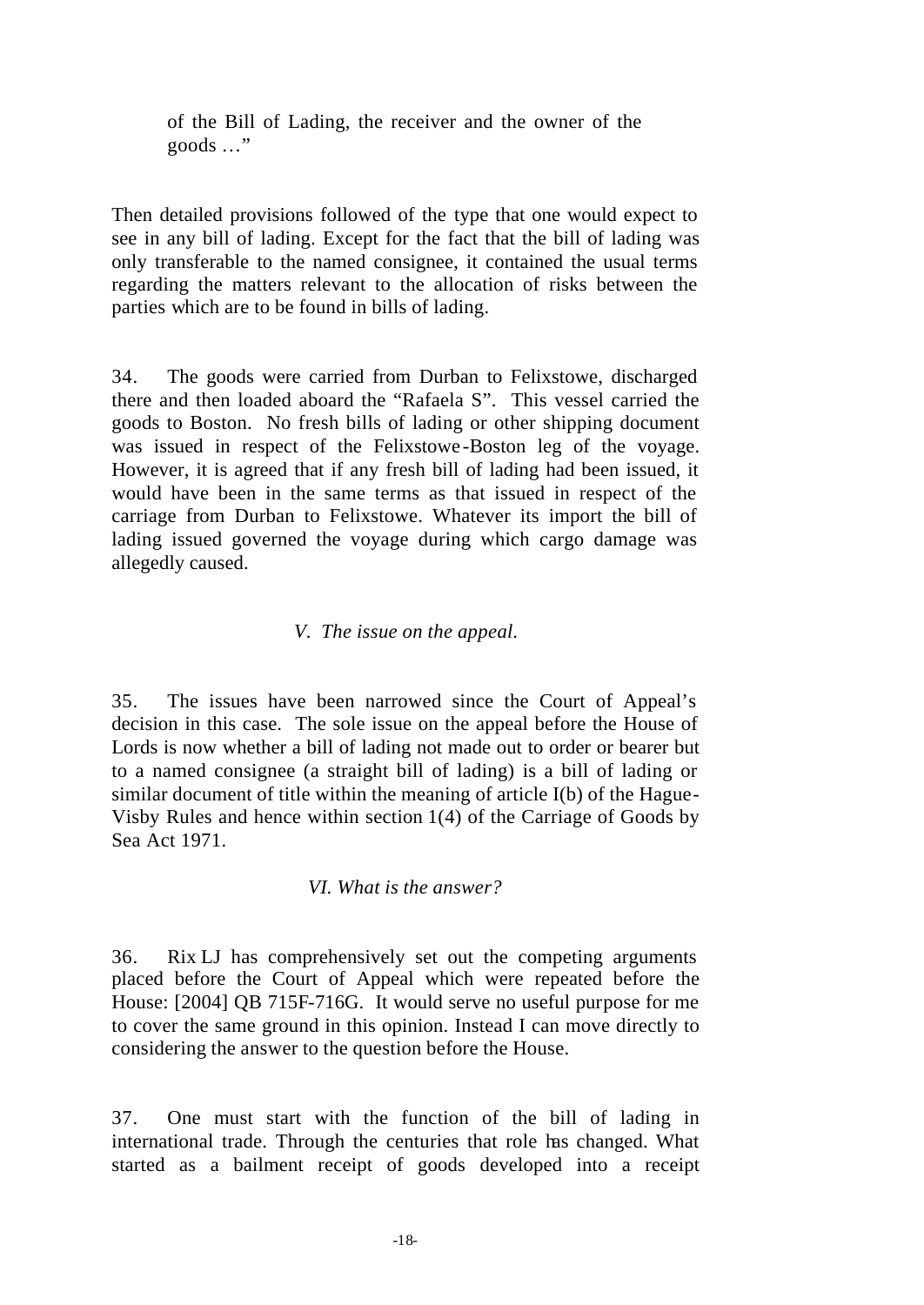containing the contract of carriage, and in the course of time acquired a third characteristic, that of a negotiable document of title. It has long been understood that negotiability in this context is used in a special sense: it does not involve the idea that the endorsee gets a better title than his assignors. But it means that the document is transferable by endorsement not only to the consignee but successively to others.

38. In modern commercial usage the bill of lading is one of the pillars of international trade, providing the credit necessary for the financing of mercantile trade. The principal characteristics of the modern bill of lading are threefold. It operates as:

- (a) a receipt by the carrier acknowledging the shipment of the goods on a particular vessel for carriage to a particular destination;
- (b) a memorandum of the terms of the contract of carriage, which will usually have been concluded before the signing of the document;
- (c) a document of title to the goods which enables the consignee to take delivery of the goods at their destination or to dispose of them by the endorsement and delivery of the bill of lading.

The sequence of events in the life of a bill of lading has been usefully summarised in Bills of Lading, Report by the Secretariat of UNCTAD, a United Nations publication published in New York, 1991, as follows [para 21]:

- "(a) The shipper's description of the goods, with his own name and that of the consignee inserted on the carrier's form; particulars of the total gross weight and the measurement, for freight calculation purposes, and where necessary, the value of the goods, are also inserted by the shipper;
- (b) The lodging of the bill of lading at the office of the shipowner or his agent or broker;
- (c) The completion and checking of the contents of the bill of lading by the shipowner or broker against tallying details taken at the time of loading the cargo;
- (d) The freight calculation;
- (e) The signature of the bill of lading by or on behalf of the carrier or the ship's master and by such other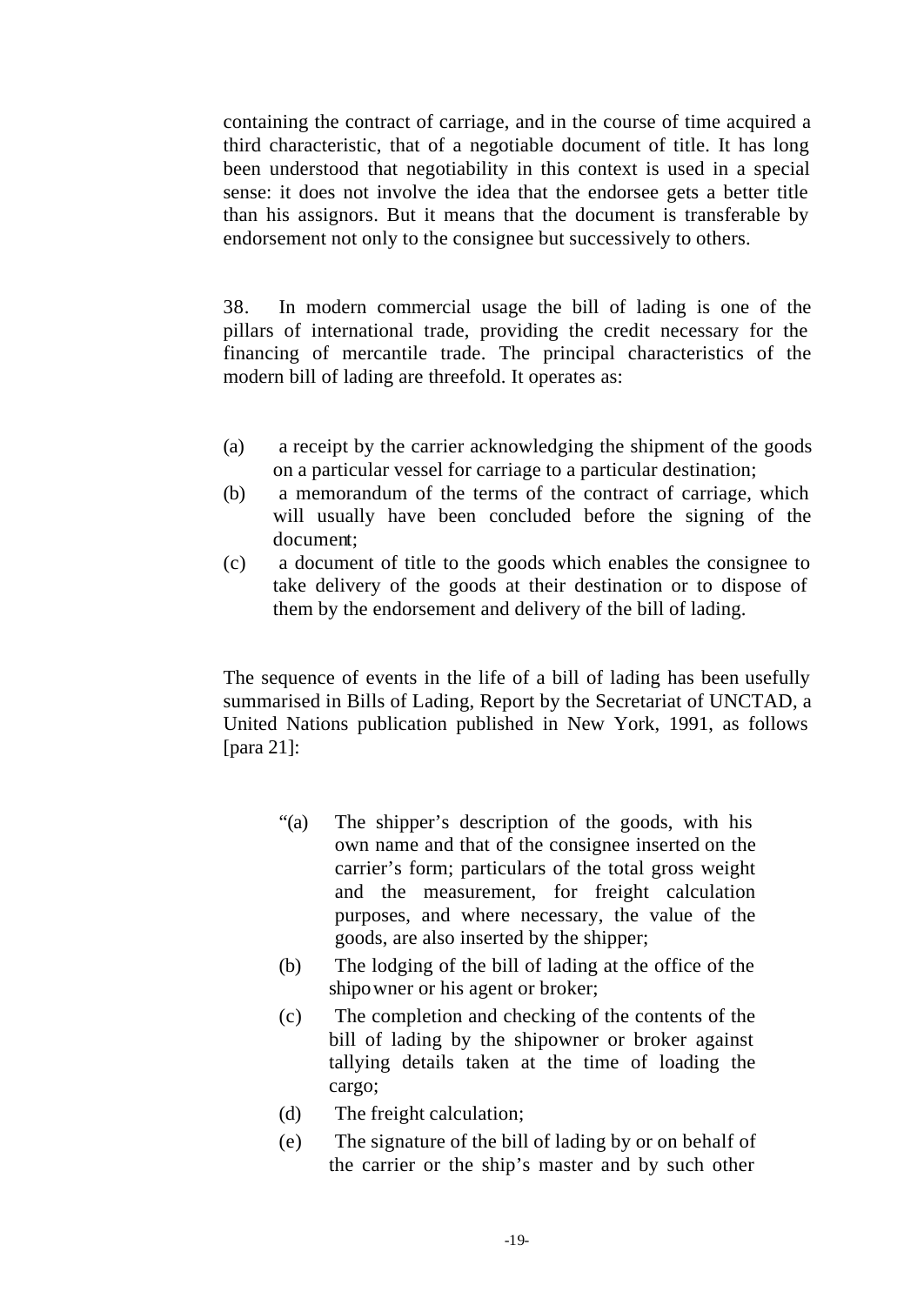parties as may by law be required to do so in different countries;

- (f) The release by the shipowner or his agent of the signed bill of lading to the shipper against payment of freight if the freight is prepaid; and, where appropriate, a mate's receipt or equivalent document;
- (g) The dispatch of the bill of lading by the shipper to the buyer or consignee or its lodgement with a bank when a letter of credit is involved;
- (h) The surrender of the bill of lading by the consignee to the shipowner's agent at the port of discharge in order that he may obtain delivery of his goods."

Except in one respect, this is probably an adequate explanation of the usual course of dealings regarding bills of lading. The additional factor to be noted is that in practice it is left to the shipper to choose the words to be inserted in the 'consignee' box. So far as the carrier is concerned the inclusion or exclusion of the words "to order" is entirely adventitious: the shipper makes the decision. For the issues in the present case this factor is relevant inasmuch as, on the carrier's argument, the applicability of the convention will depend on the shipper's decision, usually made after the contract of carriage was made: *Pyrene v Scindia* [1954] 2 QB 402, at 419-420.

39. Before the era of international maritime conventions the general understanding of the role of a contract of carriage was explained in *Hansson v Hamel & Horley Ltd* 1921 Lloyd's List LR 432 at 433, as follows:

" … What is meant by the expression 'Contract of Affreightment'? In my opinion, to satisfy the requirements with reference to contract of affreightment, the seller must bring into existence a contract embodied in a form capable of being transferred to the buyer and which when transferred will give the buyer two rights: (a) a right to receive the goods, and (b) a right against the shipowner, who carries the goods, should the goods be damaged or not delivered'. …"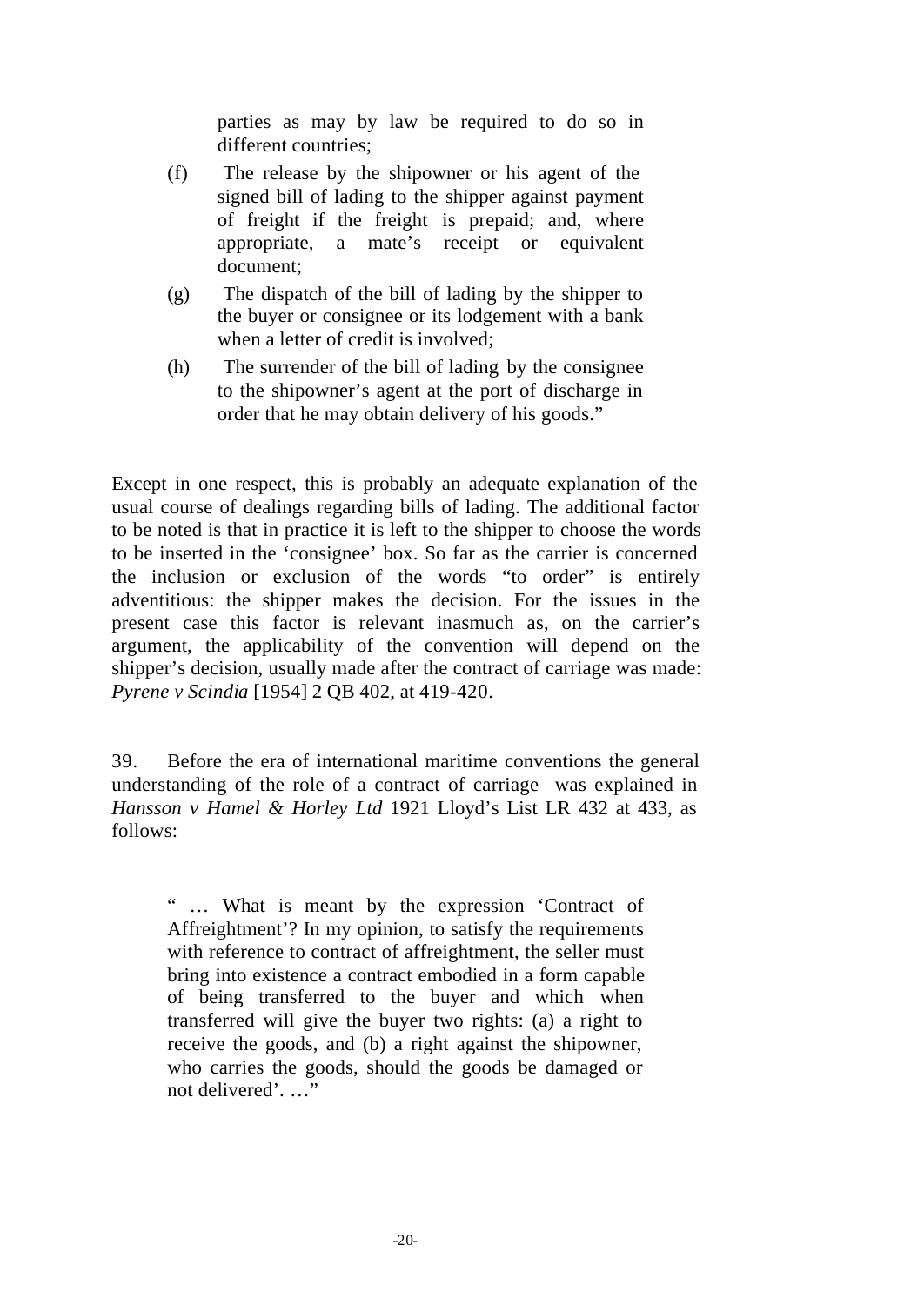An appeal in *Hansson* was dismissed by the House of Lords: [1922] 2 AC 36. This quality of transferability came about in the laws of maritime nations in different ways – sometimes by statute law and sometimes by the evolution of the general law. In the United Kingdom the pivotal development was the enactment of the Bills of Lading Act 1855.

#### 40. The 1855 Act provided:

"Whereas, by the custom of merchants, a bill of lading of goods being transferable *by endorsement*, the property in goods may thereby pass to the endorsee, but nevertheless all rights in respect of the contract contained in the bill of lading continue in the original shipper or owner; and it is expedient that such rights should pass with the property: And whereas it frequently happens that the goods in respect of which bills of lading purport to be signed have not been laden on board, and it is proper that such bills of lading in the hands of a bona fide holder for value should not be questioned by the master or other person signing the same on the ground of the goods not having been laden as aforesaid:

1. Consignees, and endorsees of bills of lading empowered to sue. – *Every consignee of goods named* in a bill of lading, and every endorsee of a bill *of lading*, to whom the property in the goods therein mentioned shall pass upon or by reason of such consignment or endorsement, shall have transferred to and vested in him all rights of suit, and be subject to the same liabilities in respect of such goods as if the contract contained in the bill of lading had been made with himself."

[My emphasis]

The importance of this statute for the general development of our maritime law is apparent. Specifically, it also casts light on the way in which the specific question before the House should be approached.

41. Contrary to arguments of the carrier, it is in my view impossible to give a restrictive construction to section 1 so as to exclude straight bills of lading. Section 1 provides that "every consignee named in a bill of lading" is empowered to sue on it. It is true that the preamble only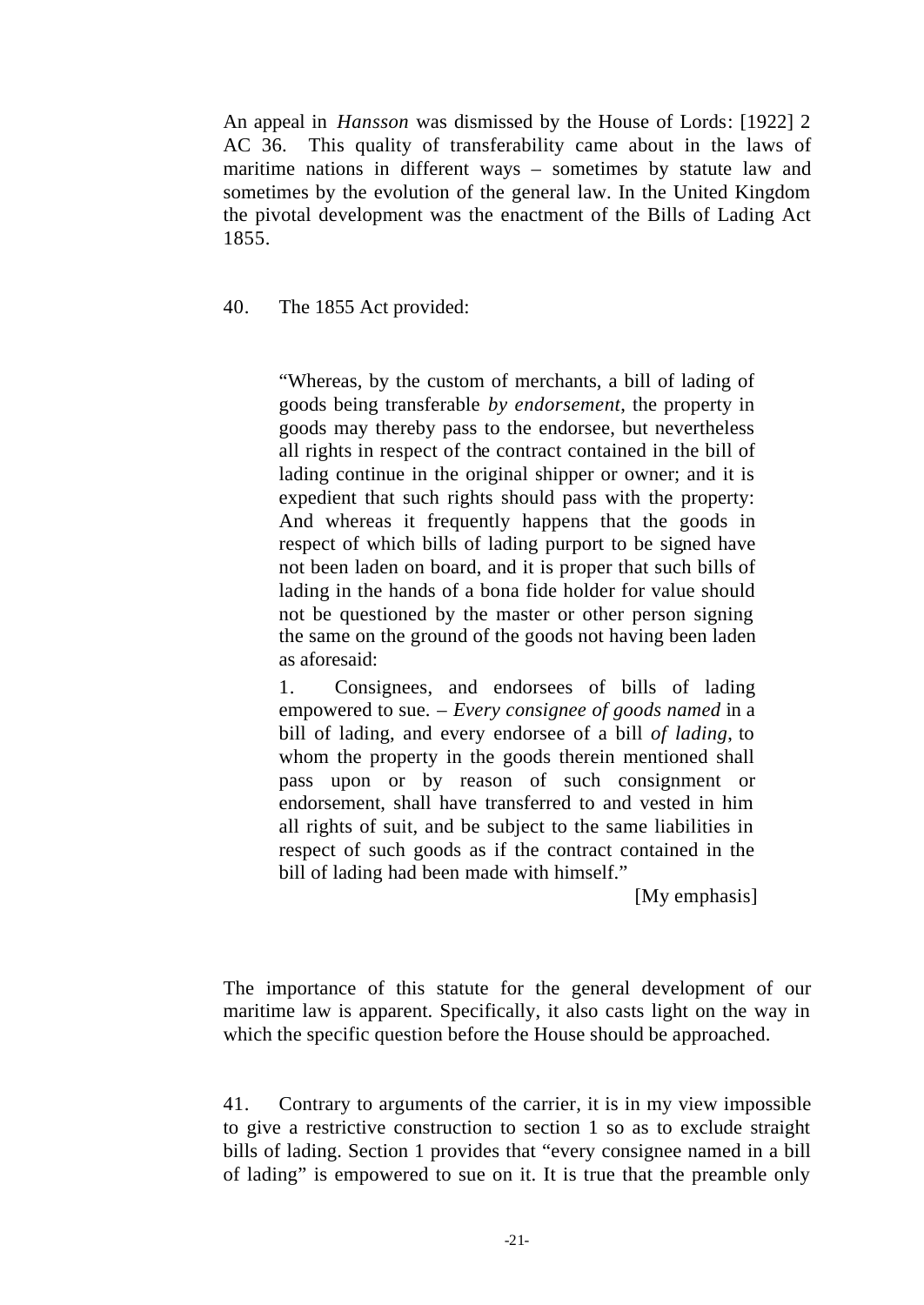speaks of the custom of merchants by which a bill of lading is transferable by endorsement. But the substantive provisions of section 1 are wider and quite general. They cannot sensibly be read as applying only to a consignee named in an order bill. A named consignee is within the mischief which the 1855 Act sought to correct: before the Act was passed property in the goods passed to the named consignee but he had no right to sue in contract in respect of cargo damage suffered during the voyage unless it could be proved that the shipper had effected the original contract as agent for the consignee. Moreover, if the carrier's restrictive interpretation is accepted, there would have been a major gap in the 1855 Act because a named consignee in a straight bill of lading on that basis could neither sue nor be sued on a contract of carriage evidenced by the bill of lading. Such an implausible interpretation must be rejected.

42. It is now necessary to turn to the relevant provisions of the Hague Rules which in material respects mirror the later Hague-Visby Rules. The relevant provisions are:

#### "*Article I.*

(b) "Contract of carriage" applies only to contracts of carriage covered by a bill of lading or any similar document of title, in so far as such document relates to the carriage of goods by sea, including any bill of lading or any similar document as aforesaid issued under or pursuant to a charterparty from the moment at which such bill of lading or any similar document of title regulates the relations between a carrier and a holder of the same.

#### *Article V.*

The provisions of these Rules shall not be applicable to charterparties, but if bills of lading are issued in the case of a ship under a charterparty they shall comply with the terms of these Rules …

#### *Article VI.*

Notwithstanding the provisions of the preceding Articles, a carrier, master or agent of the carrier, and a shipper shall in regard to any particular goods be at liberty to enter into any agreement in any terms as to the responsibility and liability of the carrier in respect of such goods … provided that in this case no bill of lading has been or shall be issued and that the terms agreed shall be embodied in a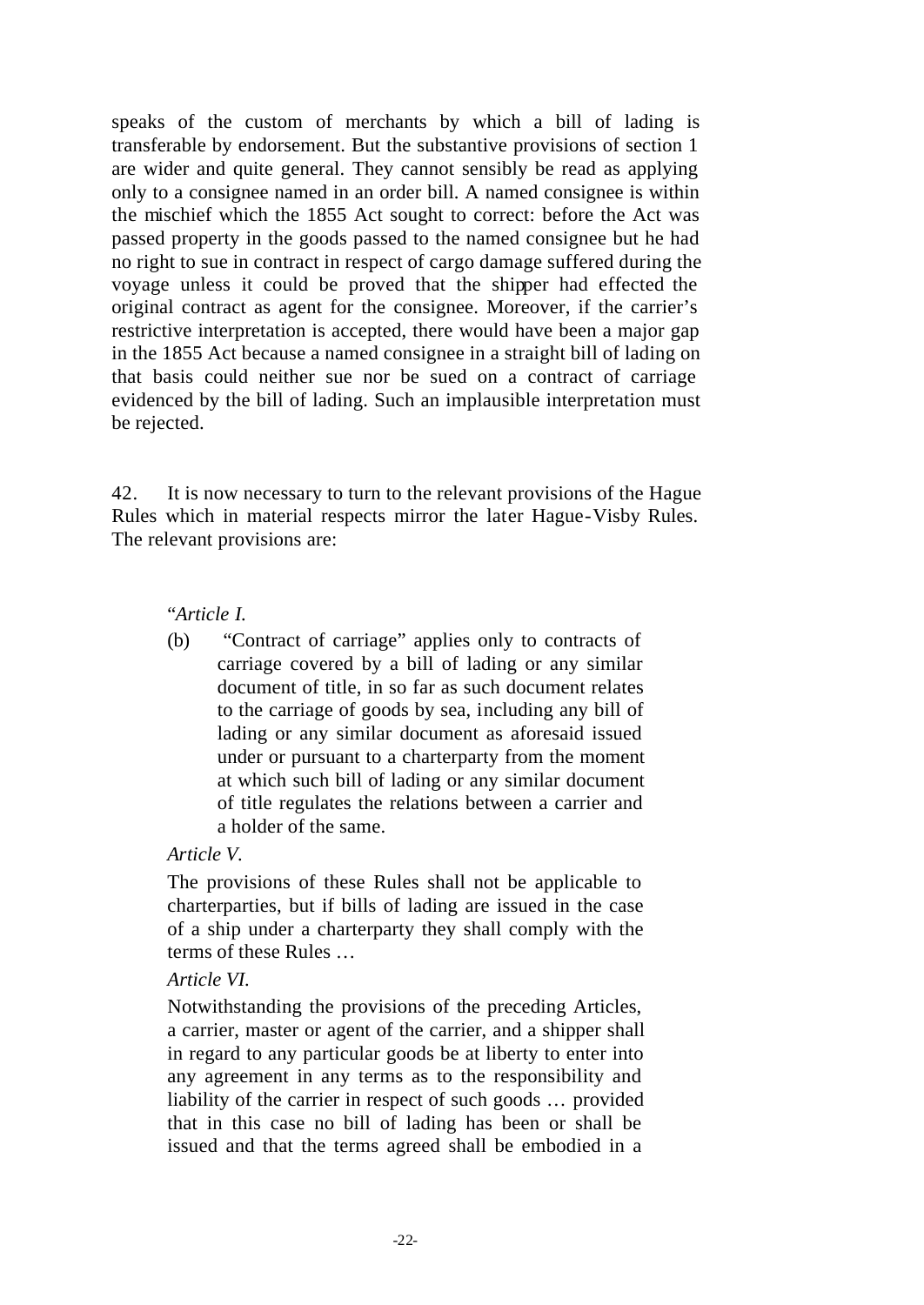receipt which shall be a non-negotiable document and shall be marked as such.

Any agreement so entered into shall have full legal effect.

Provided that this Article shall not apply to ordinary commercial shipments made in the ordinary course of trade, but only to other shipments where the character or condition of the property to be carried or the circumstances, terms and conditions under which the carriage is to be performed, are such as reasonably to justify a special agreement."

Rix LJ explained with reference to articles I(b) and V that once "the bill of lading is transferred into the hands of a third party, then it springs into life as a separate contract of carriage, which is why it must comply at the outset with the requirements of the Rules" [2004] QB, at 723F, para 51. Article VI caters for an exceptional situation and gives no aid to the argument that a straight bill of lading dealing with ordinary commercial shipments would fall outside the international minimum standards envisaged by the Rules.

43. The question is whether a straight bill of lading triggers the application of the Rules, that is the provision that the Rules are only engaged in respect of contracts of carriage "covered by a bill of lading or any similar document of title". Before the adoption of the Hague Rules the practice of issuing straight bills of lading was known, and such documents were described and treated as bills of lading. For the United Kingdom this proposition is made good by the decision of the Privy Council in *C P Henderson & Co v Comptoir d'Escompte de Paris* (1873) LR 5 PC 253, 259-260. In the United States the straight bill of lading was sufficiently recognised to be regulated by the Pomerene Bills of Lading Act 1916; see the judgment of Rix LJ, paras 47 and 48, at 721F-722A. In continental legal systems the straight bill of lading was well known and treated as a bill of lading: Tiberg, Legal Qualities of Transport Documents (1998) 23 Mar. Law 1 and Treitel, The Legal Status of Straight Bills of Lading, (2003) 119 LQR 608. It is true, of course, that the vast preponderance of transactions took place on the basis of order bills of lading. But it is a matter of contextual significance that straight bills of lading were in use before the Hague Rules were adopted. The travaux préparatoires of the Hague Rules are plainly inconclusive and cannot be used to determine the intentions of the framers on the precise question before the House. But it is a fair inference that the framers of the Hague Rules could not have been unaware of the relatively widespread mercantile use of straight bills of lading at that time. If it had been intended to exclude these bills of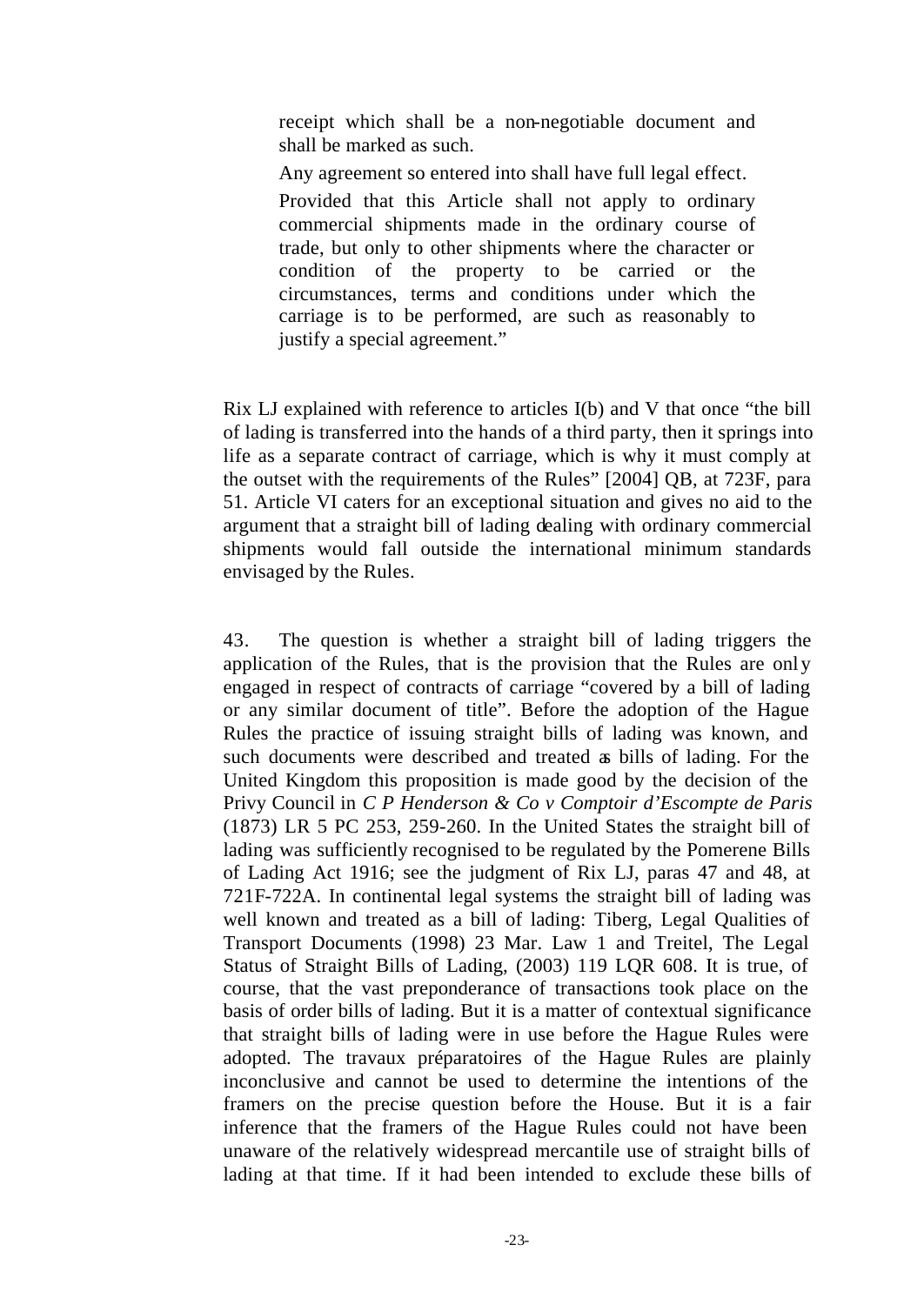lading, special provision to that effect would surely have been made. Instead the gateway to the application of the Hague Rules was expressed in the wide and general terms of the existence of a bill of lading or any similar document of title.

44. The very words in question - "bills of lading *or any similar document of title*" – are words of expansion as opposed to restriction. They postulate a wide rather than narrow meaning. The attempt by the carriers to treat those words as importing a restrictive meaning of a conforming document under article I(b) involves a distortion of the plain language. It also reveals a preoccupation with notions of domestic law regarding documents of title which ought not to govern the interpretation of an international maritime convention. Instead the Rules must be construed by reference to "broad principles of general acceptation" appropriate to the international mercantile subject matter: see *Stag Line v Foscolo Mango & Co* [1932] AC 328, at 350. This view is reinforced if one considers the French text of the 1924 Hague Rules, which was at the time the authoritative version of the Rules: *Pyrene v Scindia* [1954] 2 QB 402, at 421, per Devlin J. The French text refers in article I(b) to a "contrat constaté par un connaissement ou par tout document similaire formant titre pour le transport des merchandises par mer …". It contains no reference to the English concept of a 'document of title' at all. Instead it focuses on the right to possession of the goods vesting in the holder of the document. This makes it singularly inappropriate to invoke the meaning of 'document of title' at common law. But even the English text is more consistent with an interpretation of article I(b) which treats straight bills of lading as included rather than excluded.

45. The attestation clause expressly provides that "One of the bills of lading must be surrendered duly endorsed in exchange for the goods or delivery order." The carrier argued that the words "duly endorsed" signify that this provision is inapplicable to a straight bill of lading. I would reject this argument. The words "duly endorsed" merely indicate that the bill of lading must be endorsed if appropriate or as may be necessary to perform the right of the presenting party to claim delivery. In any event, the issue of a set of three bills of lading, with the provision "one of which being accomplished, the others to stand void" necessarily implies that delivery will only be made against presentation of the bill of lading. In my view the decision of the Court of Appeal of Singapore in *Voss v APL Co Pte Ltd* [2002] 2 Lloyds LR 707 at 722 that presentation of a straight bill of lading is a requirement for the delivery of the cargo is right. A connected point is that the logic of the carrier's position is that some standard terms on the reverse side of the bill of lading must be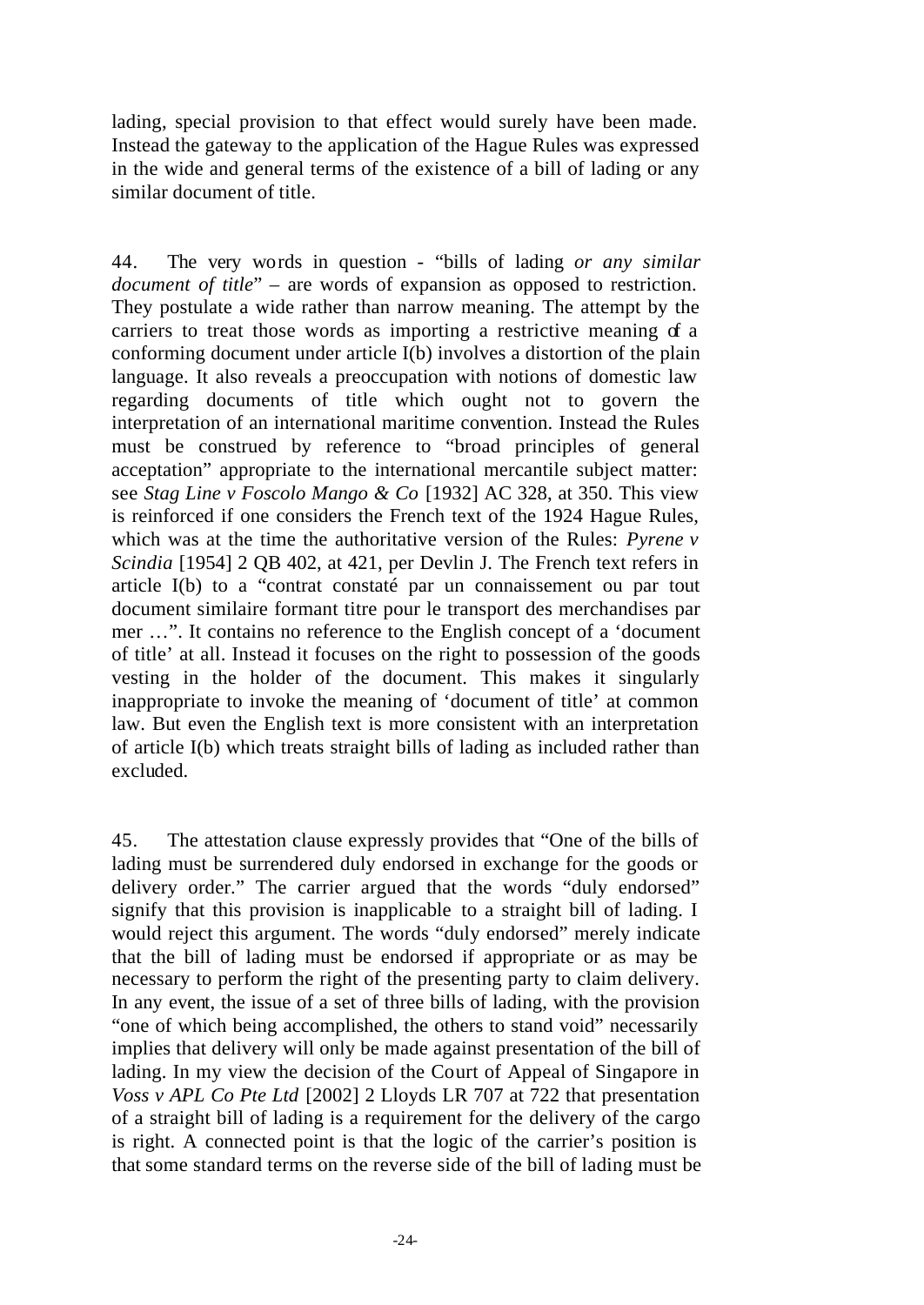deemed to be inapplicable. That too is not how traders, bankers and insurers would understand a straight bill of lading.

46. The carrier tried to equate the function of a straight bill of lading with that of a sea waybill. In Schmitthoff's Export Trade: The Law and Practice of International Trade, 10th ed, 2000, edited by Leo D'Arcy and others, a sea waybill is described as follows (paras 15-033, at p 281):

"A sea waybill is a non-negotiable transport document and its great advantage is that its presentation by the consignee is not required in order for him, on production of satisfactory identification, to take delivery of the goods, thus avoiding delay both for him and the carrier where the goods arrive before the waybill. It is not a document of title but contains, or is evidence of, the contract of carriage as between the shipper and carrier in that it incorporates the standard terms of the carrier on its face. However, unlike a bill of lading, these terms are not detailed on the reverse of the waybill which is blank. A waybill is usually issued in the "received for shipment" form but may, like a bill of lading, be notated once the goods have been loaded."

The suggested comparison is plainly unrealistic. In the hands of the named consignee the straight bill of lading is *his* document of title. On the other hand, a sea waybill is never a document of title. No trader, insurer or banker would assimilate the two. The differences between the documents include the fact that a straight bill of lading contains the standard terms of the carrier on the reverse side of the document but a sea waybill is blank and straight bills of lading are invariably issued in sets of three and waybills not. Except for the fact that a straight bill of lading is only transferable to a named consignee and not generally, a straight bill of lading shares all the principal characteristics of a bill of lading as already described.

47. Moreover, no policy reason has been advanced by the carrier why the draftsmen of the Hague Rules would have wanted to distinguish between a named consignee who receives an order bill of lading and a named consignee who receives a straight bill of lading. There is simply no sensible commercial reason why the draftsmen would have wished to deny the CIF buyer named in a straight bill of lading the minimum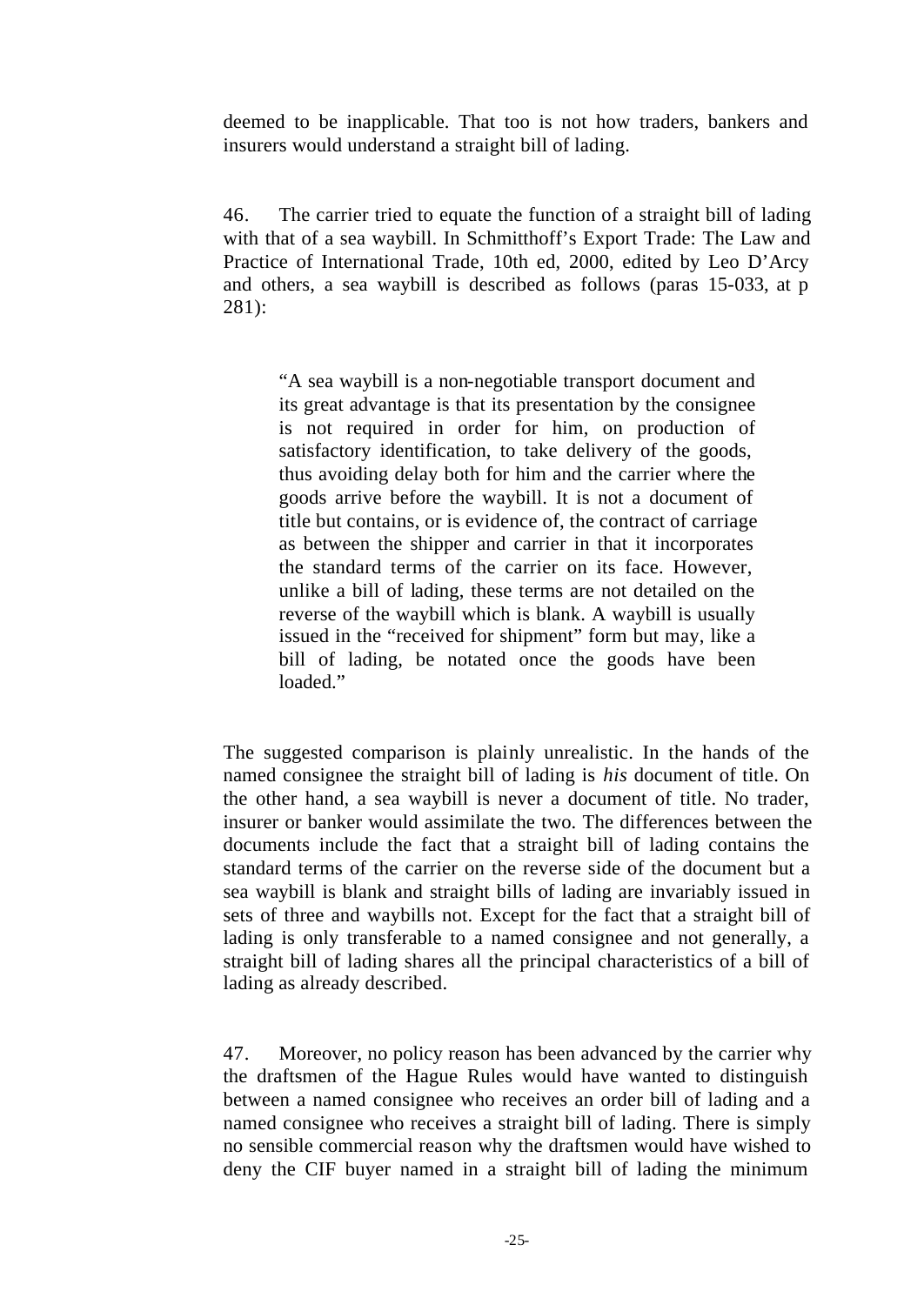standard of protection afforded to the CIF buyer named in an order bill of lading. The importance of this consideration is heightened by the fact that straight bills of lading fulfil a useful role in international trade provided that they are governed by the Hague-Visby Rules, since they are sometimes preferred to order bills of lading on the basis that there is a lesser risk of falsification of documentation.

48. On a broader footing it is apparent that the interpretation advanced by the carrier depends on fine and technical distinctions and arguments. Traders, bankers and insurers would be inclined to take a more commercial view of straight bills of lading. This view is supported by Schmitthoff's Export Trade: The Law and Practice of International Trade, 10th ed, 2000, at 276.

49. The academic response to the decision of the Court of Appeal is also important. Professor Sir Guenter Treitel QC, The Legal St atus of Straight Bills of Lading, (2003) 119 LQR 608, at 611) observed about the Court of Appeal decision that "there seems to be no good policy reason for distinguishing between straight and order bills, so that one can express one's respectful agreement with the actual decision that the Hague-Visby Rules apply to both kinds of bill alike". Professor Charles Debattista, Straight Bills Come In From the Cold – Or Do They?, Lloyd's List 23 April 2003, at 6, also welcomed the decision.

50. It is common ground that the Carriage of Goods by Sea Act 1992 treats straight bills of lading as sea waybills. That assumption comes from the view of the Law Commission to that effect: The Law Commission Report No 196, Rights of Suit in Respect of Carriage of Goods by Sea, paras 2.50 and 4.10-4.12. The 1992 Act was enacted three years after the contract of carriage in this case came into existence. Moreover, and more fundamentally, section 5(5) of the 1992 Act specifically provides that it will not affect the Hague-Visby Rules. The terms of the 1992 Act cannot alter the proper construction of article I(b) of the Rules.

#### *VII Conclusion*

51. I found the analysis of Rix LJ in his comprehensive judgment entirely convincing. I would affirm it.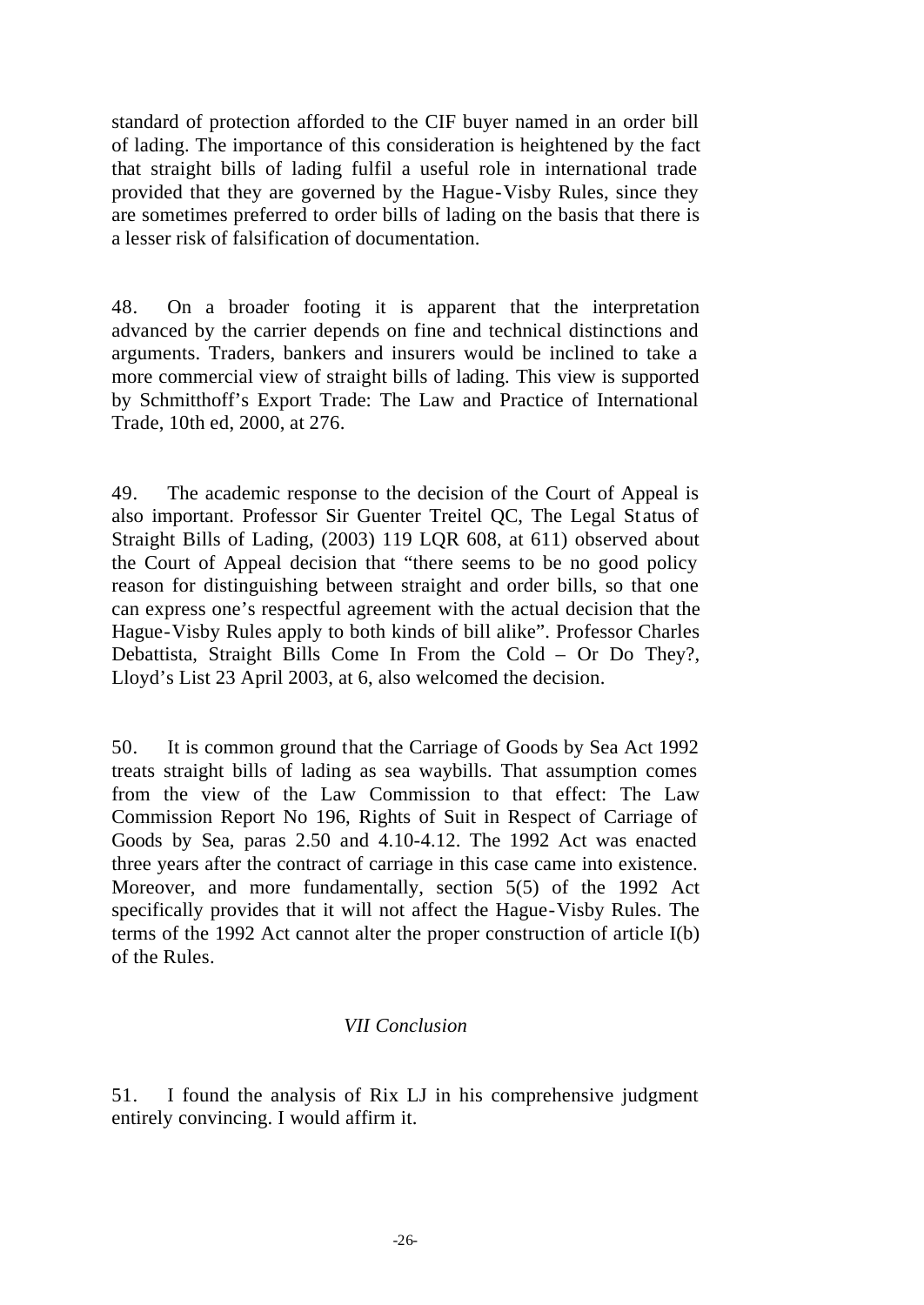#### *VIII Disposal*

52. For these reasons, as well as the reasons given by my noble and learned friends, Lord Bingham of Cornhill and Lord Rodger of Earlsferry, I would dismiss the appeal.

#### **LORD RODGER OF EARLSFERRY**

My Lords,

53. In 1989 the appellants, Mediterranean Shipping Company SA ("MSC"), contracted with Coniston International Machinery Ltd ("Coniston International") to carry four containers of printing equipment from Durban to Felixstowe and onward to Boston. The respondents, J I MacWilliam Company Inc ("MacWilliams"), a company which specialises in supplying printing and similar equipment, were to be the consignees. On 18 December 1989 MSC issued a set of three documents, described on their face as bills of lading. The Consignee box on the document contained the words "Consignee: (B/L not negotiable unless 'ORDER OF')". The box was completed with the name and address of MacWilliams and with nothing more. The effect was, accordingly, that the "B/L" was "not negotiable".

54. In these circumstances, as my noble and learned friend, Lord Bingham of Cornhill, has explained more fully, the contention for MSC is that the Hague-Visby Rules did not apply to the contract of carriage since it was not "covered by a bill of lading or any similar document of title" in terms of article I(b) of those Rules. That article is identical to article I(b) in the Hague Rules, which were adopted in the Brussels Convention for the Unification of Certain Rules of Law relating to Bills of Lading (1924) ("the Convention"). As presented to the House, therefore, in substance the appeal turns on the proper interpretation of article I(b) of the Hague Rules as embodied in the Convention.

55. In the official English translation, article I(b) of the Convention provides: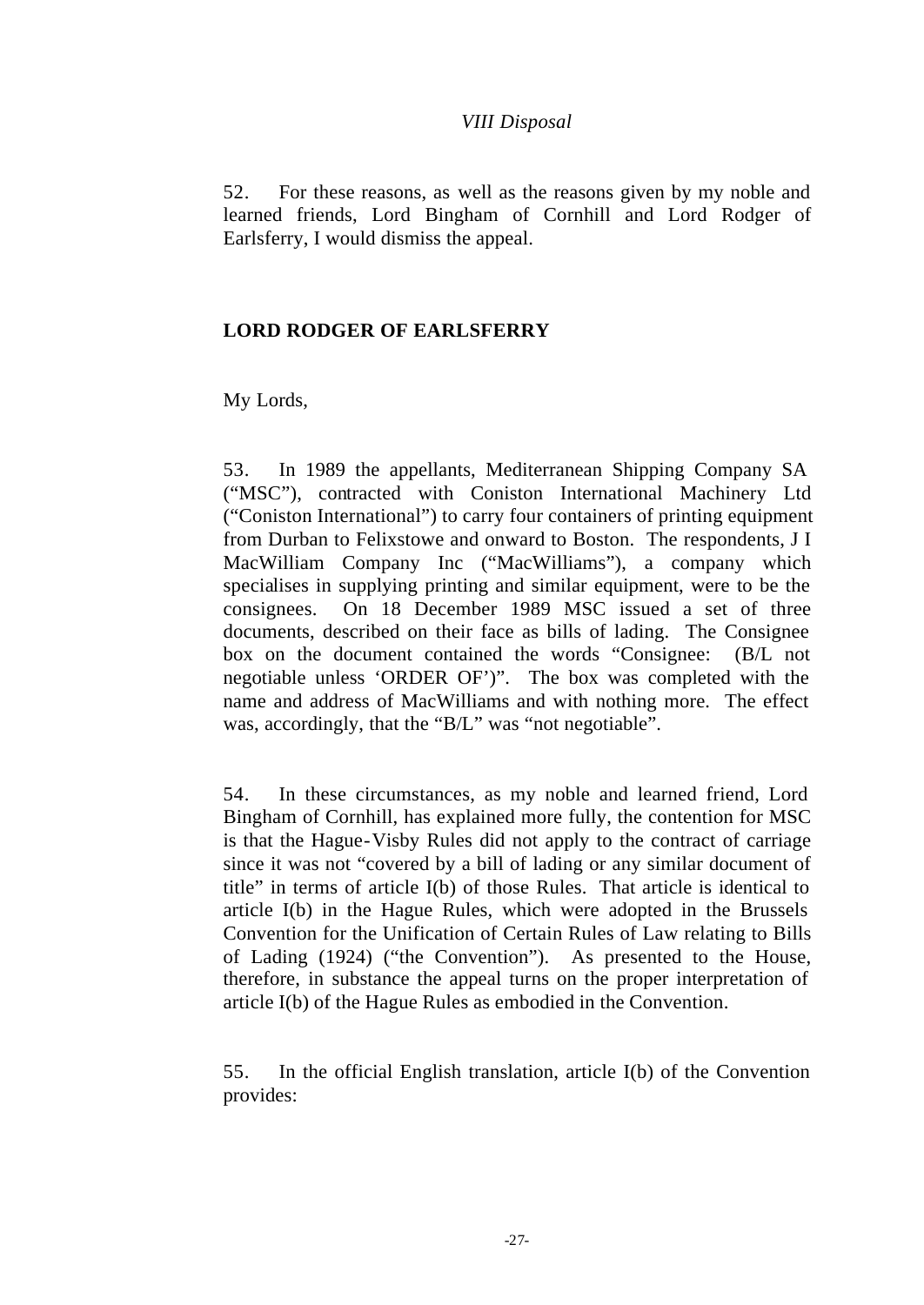"'Contract of carriage' applies only to contracts of carriage covered by a bill of lading or any similar document of title, in so far as such document relates to the carriage of goods by sea, including any bills of lading or any similar document as aforesaid issued under or pursuant to a charterparty from the moment at which such bill of lading or similar document of title regulates the relations between a carrier and a holder of the same."

In fact, however, the Convention was drafted in French and the parties signed the French text (Treaty Series 17 (1931)). In that text article I(b) provides:

"'Contrat de transport' s'applique uniquement au contrat de transport constaté par un connaissement ou par tout document similaire formant titre pour le transport des marchandises par mer; il s'applique également au connaissement ou document similaire émis en vertu d'une charte-partie à partir du moment où ce titre régit les rapports du transporteur et du porteur du connaissement."

(The version of the text on which both sides relied at the hearing contained an obvious misprint, "pour" instead of "par" before "tout document".) As Devlin J held in *Pyrene v Scindia* [1954] 2 QB 402, 421, if there is an ambiguity, it is permissible to consult the French text in case it sheds light on the meaning.

56. In the present case the goods were to be transported by sea. Therefore, in order to succeed, MSC must show that the document which they issued to Coniston International was not, in terms of article I(b) of the Convention, either "a bill of lading" or "any similar document of title". The purpose of the Hague Rules was to provide a set of provisions to regulate the terms on which goods were carried. More particularly, as explained in the Introductory Notes in Appendix IV to the twelfth (1925) edition of *Scrutton on Charterparties*, the aim is to protect third parties to the contract of carriage, including consignees, who may come to be bound by the terms in that contract without having had any real opportunity of examining them or of assessing the value of the security it affords. The Rules were therefore designed to incorporate certain, reasonable, standard provisions into the contracts of carriage to which they applied.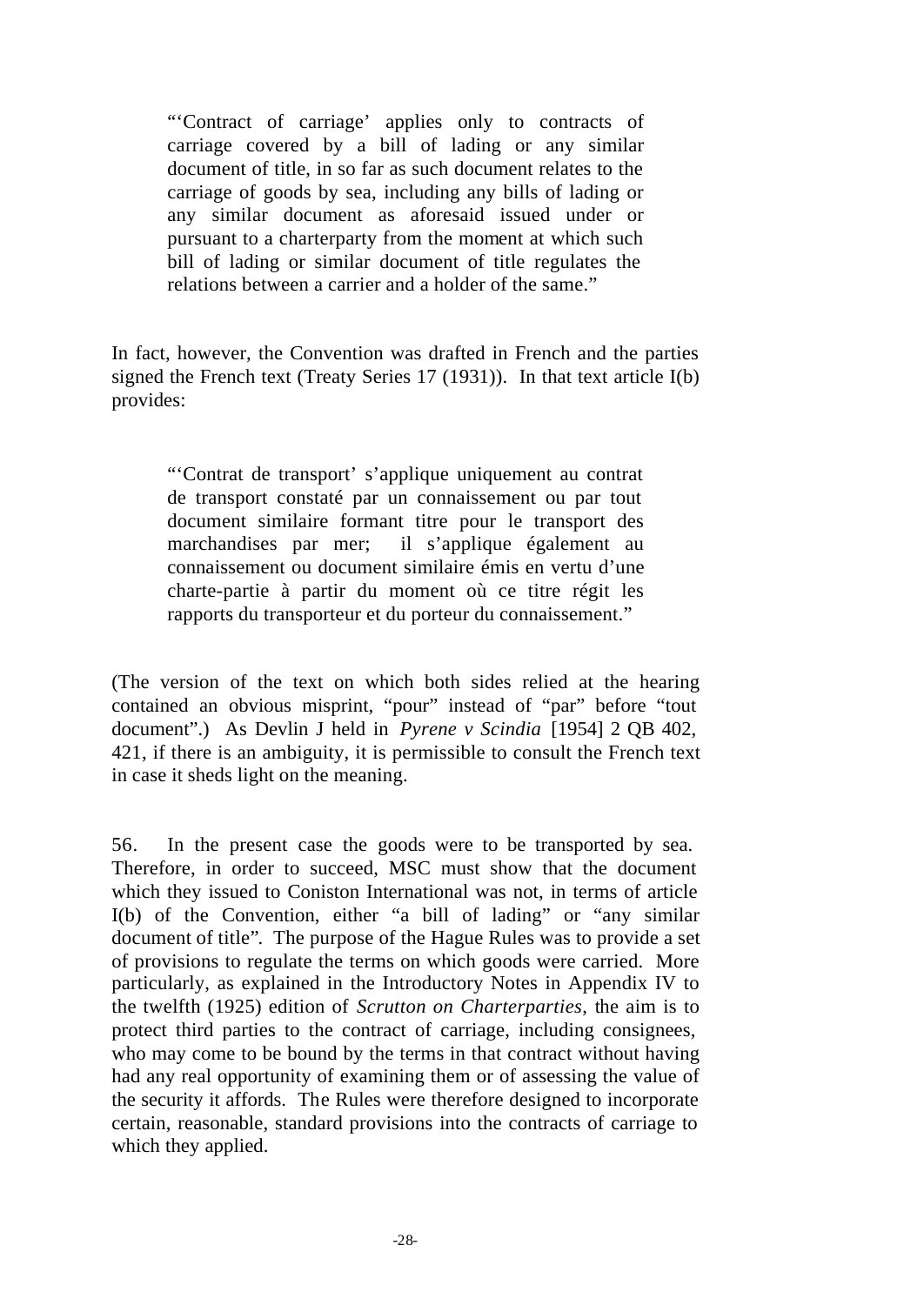57. The Rules applied, first and foremost, to contracts of carriage covered by a bill of lading. Plainly, however, there was a risk that one or other of the parties might try to avoid the application of the Rules by using some document which, though otherwise serving much the same practical purposes from his point of view, was not actually a bill of lading. The purpose of adding the words "or any similar document of title" in article I(b) was clearly to frustrate any attempt of this kind by extending the range of the definition so that it applied not only to a contract of carriage covered by a bill of lading but also to a contract of carriage covered by "any similar document of title". In short, these words were not included in order to cut down the range of contracts to which the Rules apply by narrowing the class of "bills of lading" as understood in commercial circles; they were intended, rather, to extend that range by including contracts covered by any document of title that is similar to a bill of lading.

58. The first question, therefore, is whether the document issued on behalf of MSC was a bill of lading, even though it was not transferable. I have no doubt that it was. Even as a matter of initial impression, MSC's contention that their document was not a bill of lading is surprising, given the contents of their own form. According to its printed terms, the default position is that the document created by the form is not transferable: it becomes transferable only if the shipper chooses to add the words "or order" after the consignee. So, according to MSC's contention, it is only if these words are added that their document becomes a bill of lading – even though the printed form describes it as a bill of lading, even though, also, the form uses the terminology of a bill of lading and even though it contains the kinds of clauses – including clauses placing obligations on the consignee – commonly found in a bill of lading. While appearances cannot, of course, be determinative, everything about this form suggests that the parties issuing or receiving it, whether or not the words "or order" were added, would regard the document as a bill of lading.

59. Since the words "or order" were not added in this case, if the document constituted a bill of lading it was not one for goods to be delivered "to order or assigns". In this respect it differed from the paradigm bill of lading which the jury in *Lickbarrow v Mason* (1787) 2 TR 63; (1794) 5 TR 683 held to be negotiable, ie transferable. But a bill which provides for the delivery of goods to a named consignee *simpliciter* is still a bill of lading – even though of an unusual kind. It is often referred to as a "straight bill of lading".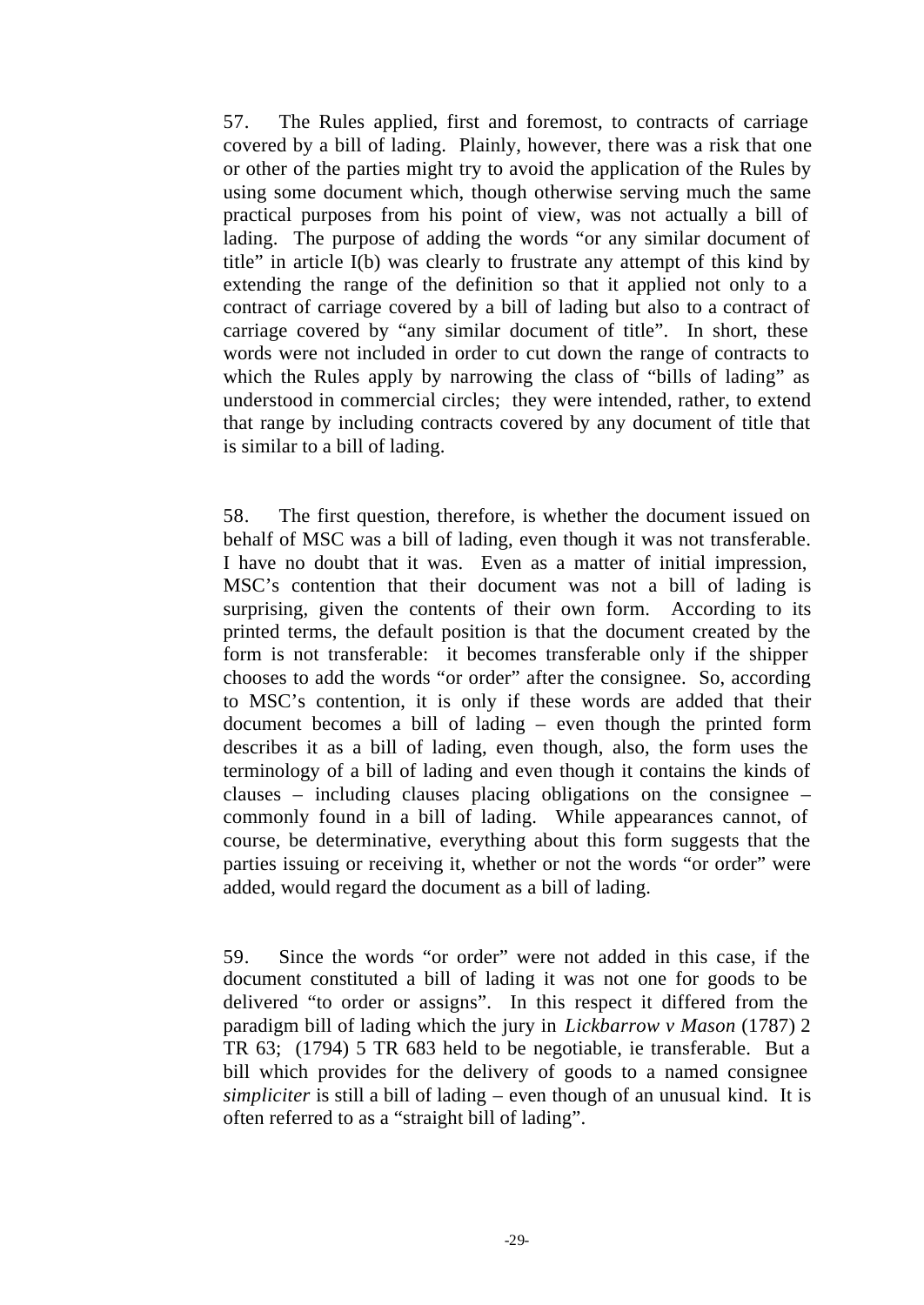60. In the fifth edition of Abbott's *Treatise of the Law relative to Merchant Ships and Seamen* (1827), the last for which he was responsible, Lord Tenterden said, at p 383, "The bill of lading in all its usual forms contains the word 'assigns'...." The author does not exclude the possibility of there being bills of lading, in an unusual form, which do not contain the word "assigns". Not surprisingly, however, the form of bill of lading which he set out, at pp 214-215, prescribed that the goods were to be delivered to Barcelona "unto *E.F.* merchant there, or to his assigns." A variant which Lord Tenterden envisaged, at p 216, was for delivery "unto order, or assigns....." On the other hand, when Bell set out the uniform British form of bill of lading, originally with a supposed date of 1820, it did not include the words "order or assigns": *Commentaries on the Law of Scotland*: third edition, 1821, vol I, p 453 note 3; seventh edition, 1870, vol I, p 590 note 5. He appears to have envisaged that the blank could have been filled up simply "to a particular person as consignee": third edition, vol I, at p 454; seventh edition, vol I, at p 591. These authorities suggest that, while it would have been highly unusual, to say the least, there could have been a valid bill of lading for delivery to a consignee *simpliciter.*

61. The decision of the Privy Council, some fifty years later, in *Henderson & Co v The Comptoir d'Escompte de Paris* (1873) LR 5 PC 253 tends to confirm that conclusion. Sir Robert Collier records, at p  $260:$ 

"It has been argued that, notwithstanding the omission of these words, this bill of lading was a negotiable instrument, and there is some authority at *nisi prius* for that proposition; but, undoubtedly, the general view of the mercantile world has been for some time that, in order to make bills of lading negotiable, some such words as 'or order or assigns' ought to be in them. For the purposes of this case, in the view their Lordships take, it may be assumed that this bill of lading was not a negotiable instrument."

Leaving aside the unidentified *nisi prius* decisions, the fact that, by 1873, the mercantile world had reached a general view on the point shows that the question of the effect of the omission of the words "order or assigns" must have been discussed. This suggests also that the issue was not entirely academic – even though, on the facts of the particular case, the Board did not reach any view on whether the words had been missed out deliberately.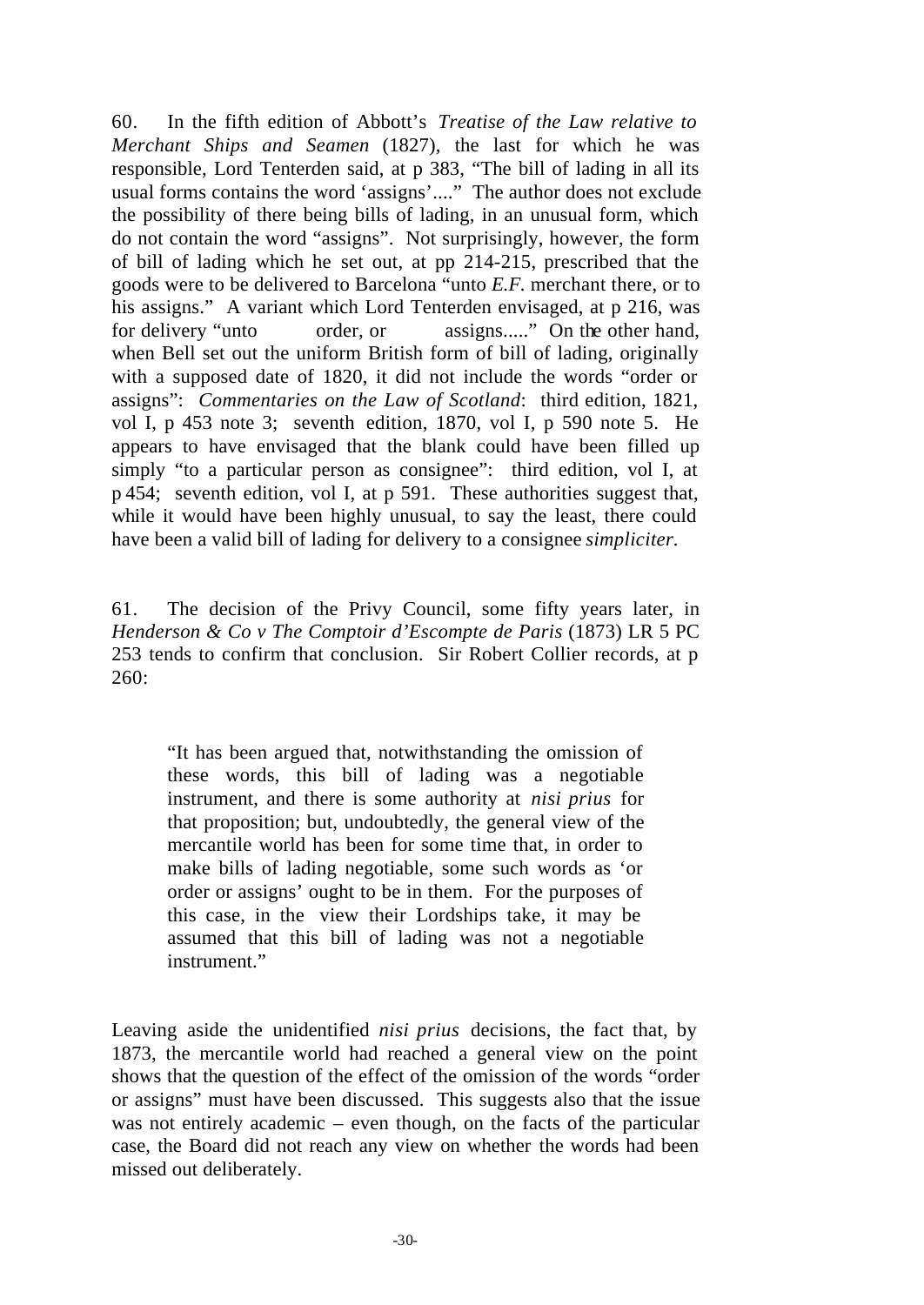62. What matters for present purposes is that the mercantile community had been discussing whether the inclusion of the words "order or assigns" was necessary to make a bill of lading negotiable – not whether their inclusion was necessary for the document to count as a bill of lading. The general view of the mercantile world, as recorded by the Privy Council, had come to be that without these words the bills of lading were not negotiable – but, as Sir Robert Collier's formulation shows, they were regarded none the less as bills of lading.

63. This decision of the Privy Council was accepted without adverse comment in subsequent editions of Abbott's *Treatise*: for instance, in the fourteenth edition (1901), p 843 note (u). Not surprisingly, also, in a passage that goes back to the first edition, *Scrutton on Charterparties*, (twentieth edition (1996)), p 184, Article 94, envisages that

"goods shipped under a bill of lading may be made deliverable to a named person, or to a name left blank, or 'to bearer', and in the first two cases may or may not be made deliverable to 'order or assigns'."

The author and his editors have thus consistently accepted that, where goods are made deliverable to a named person but not to "order  $\alpha$ " assigns", the bill is a bill of lading. Admittedly, when eventually confronted with such a bill of lading in *Thrige v United Shipping Company Ltd* (1924) 18 Ll L Rep 6, even Scrutton LJ himself was uncertain about one particular aspect of its operation. But neither he nor the other members of that powerful Court of Appeal suggested that the document in question was anything other than a bill of lading. To bring the matter up to date, the decision of the Court of Appeal in Singapore in *Peer Voss v APL Co Pte Ltd* [2002] 2 Lloyd's Rep 707 likewise proceeded on the basis that a straight bill of lading was indeed a bill of lading, the question being whether a bill of that kind had to be presented to obtain delivery of the goods.

64. My Lords, once it is seen that a bill of lading for delivery to a named consignee *simpliciter* is indeed a bill of lading, it can also be seen that the contract of carriage in this case was covered by a "bill of lading". Therefore, if the Hague Rules are not to apply to this contract, it can only be because the term "bill of lading" in article I(b) is to be given a special, narrow, meaning which does not reflect commercial usage. In *The Happy Ranger* [2001] 2 Lloyd's Rep 530, 539, at para 28 Tomlinson J did indeed suggest, obiter, that the term "bill of lading" in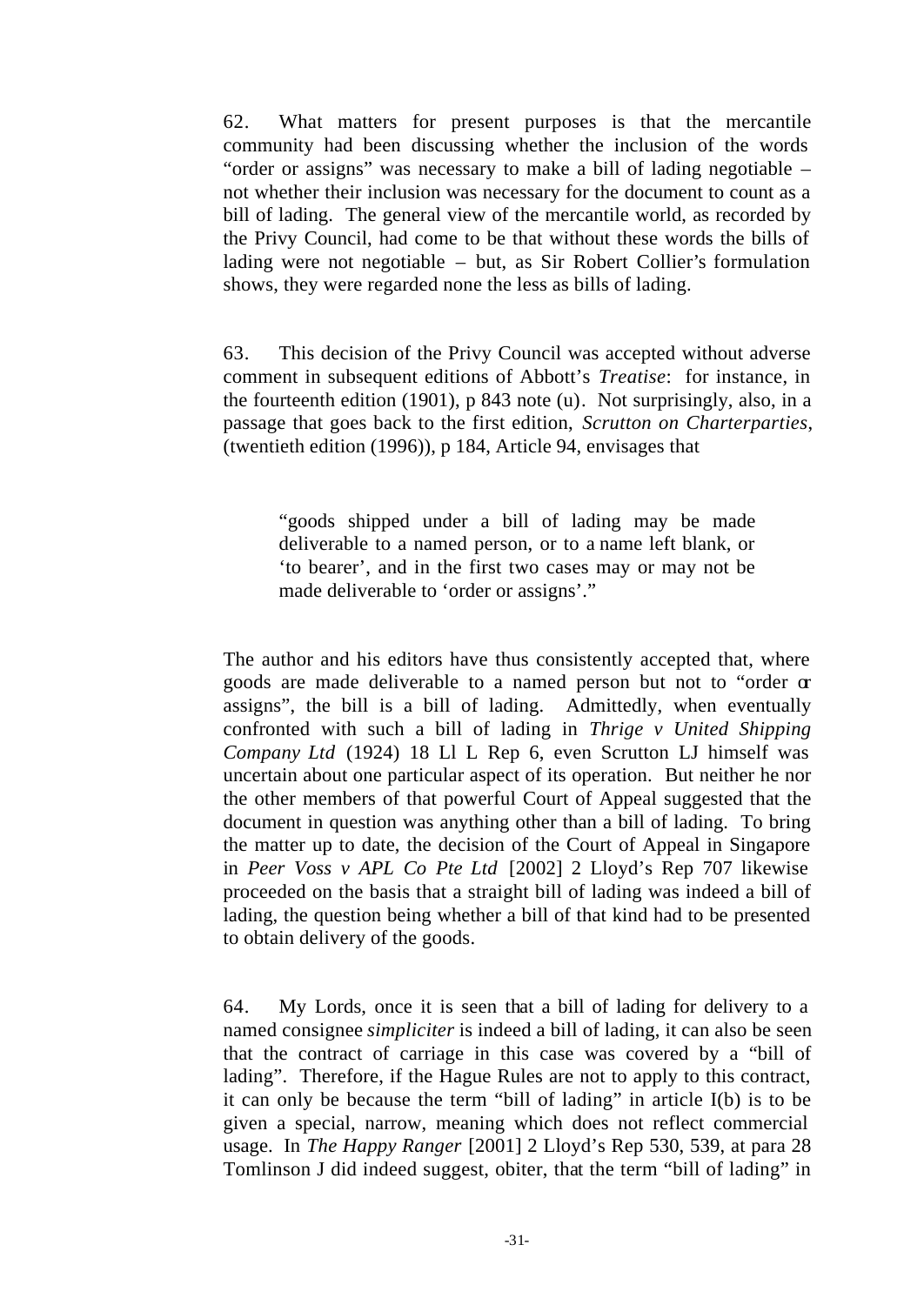article I(b) should not be interpreted as including straight bills of lading. In reversing his decision, on other grounds, the Court of Appeal reserved their opinion on the point but expressed doubt about statements to a similar effect in some textbooks: [2002] 2 Lloyd's Rep 357, 363, at paras 30-31, per Tuckey LJ, and 367, at para 49, per Rix LJ. Since, however, for the reasons I have already given, there is no justification in the language or policy of the Hague Rules to narrow the class of bills of lading in article I(b), I would respectfully reject Tomlinson J's suggested approach. Therefore, the contract in this case falls within the definition of a "contract of carriage" in article I(b) of the Hague Rules.

65. That is sufficient to dispose of the appeal. Consideration of some of the wider arguments presented to the House tends, however, to confirm this conclusion.

66. At the time of the events in this case the Bills of Lading Act 1855 was still in force. Mr Rainey QC submitted, however, that section 1 of the Act did not transfer any rights in favour of, or against, MacWilliams as consignees, since the Act applied only to consignees under a transferable bill of lading. The basis of that submission was the opening words of the preamble to the Act:

"Whereas, by the custom of merchants, a bill of lading of goods being transferable by indorsement, the property in the goods may thereby pass to the indorsee, but nevertheless all rights in respect of the contract contained in the bill of lading continue in the original shipper or owner; and it is expedient that such rights should pass with the property...."

These words might lead the reader to expect that the enactment which followed would be limited to situations where the bill of lading was transferable by endorsement and where an endorsee was involved. Section 1 is, however, in significantly wider terms:

"Every consignee of goods named in a bill of lading, and every indorsee of a bill of lading, to whom the property in the goods therein mentioned shall pass upon or by reason of such consignment or endorsement, shall have transferred to and vested in him all rights of suit, and be subject to the same liabilities in respect of such goods as if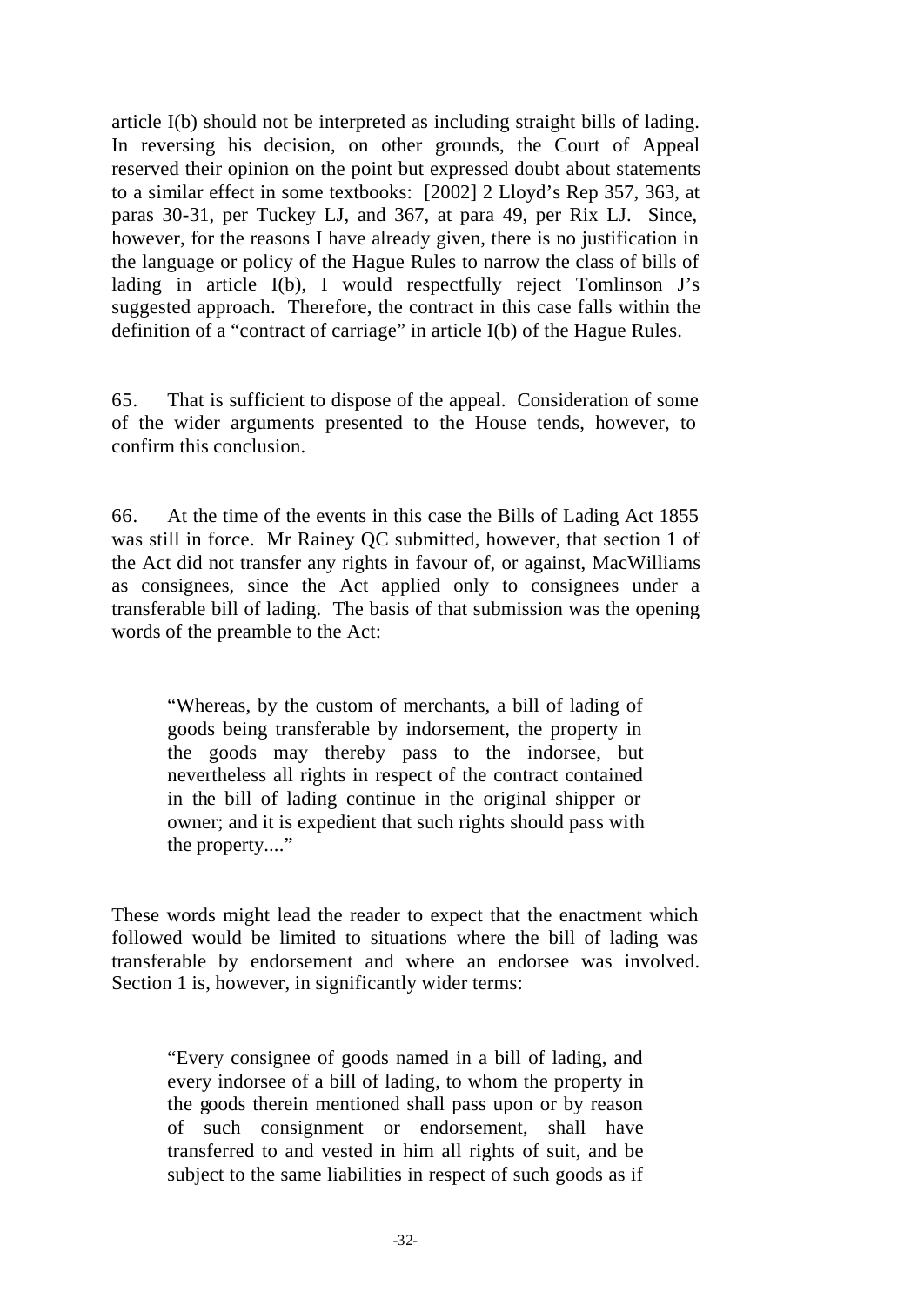the contract contained in the bill of lading had been made with himself."

The section specifically covers "every consignee of goods named in a bill of lading..." as well as "every indorsee of a bill of lading". The inclusion of both categories shows clearly that the legislature was not confining the enactment to the particular mischief identified in the preamble. The preamble cannot, therefore, be used to qualify or cut down the enactment: *Powell v Kempton Park Racecourse Co Ltd*  [1899] AC 143, 157 per Earl of Halsbury LC.

67. It was in any event necessary for the 1855 Act to apply to consignees as well as to endorsees if many of the problems confronting the courts were to be put right. The parties to the contract of carriage were the shipper and the carrier. The consignee, or any endorsee of the bill of lading, was a third party and, in English law at least, had no rights under the contract, even though he might be the owner of the goods. So, if these were lost or damaged, or if the carrier failed to deliver them, difficult questions of both fact and law arose. Depending on the circumstances, the shipper who had the contractual rights could be said to have no interest in the goods, while the consignee might have an interest in the goods, but no right to sue under the contract. Sir William Shee, the editor of the seventh edition of Abbott's *Treatise* (1844), described the prevailing situation in this way, at p 325:

"There is often some difficulty in deciding to whom the master and owners are responsible on their contract evidenced by the bill of lading, and whether actions for loss or injury, occasioned by their negligence or misconduct, should be brought by the consignor or consignee. No rule of general application can be laid down for the solution of this difficulty; but it will always be important to consider in whom the right of property, and sometimes in whom the right of possession, was vested, at the time of the breach of contract, or neglect of duty which is complained of."

With studied understatement, he later observed, at p 337, that the results of the cases were not, in all respects, easily reconcilable.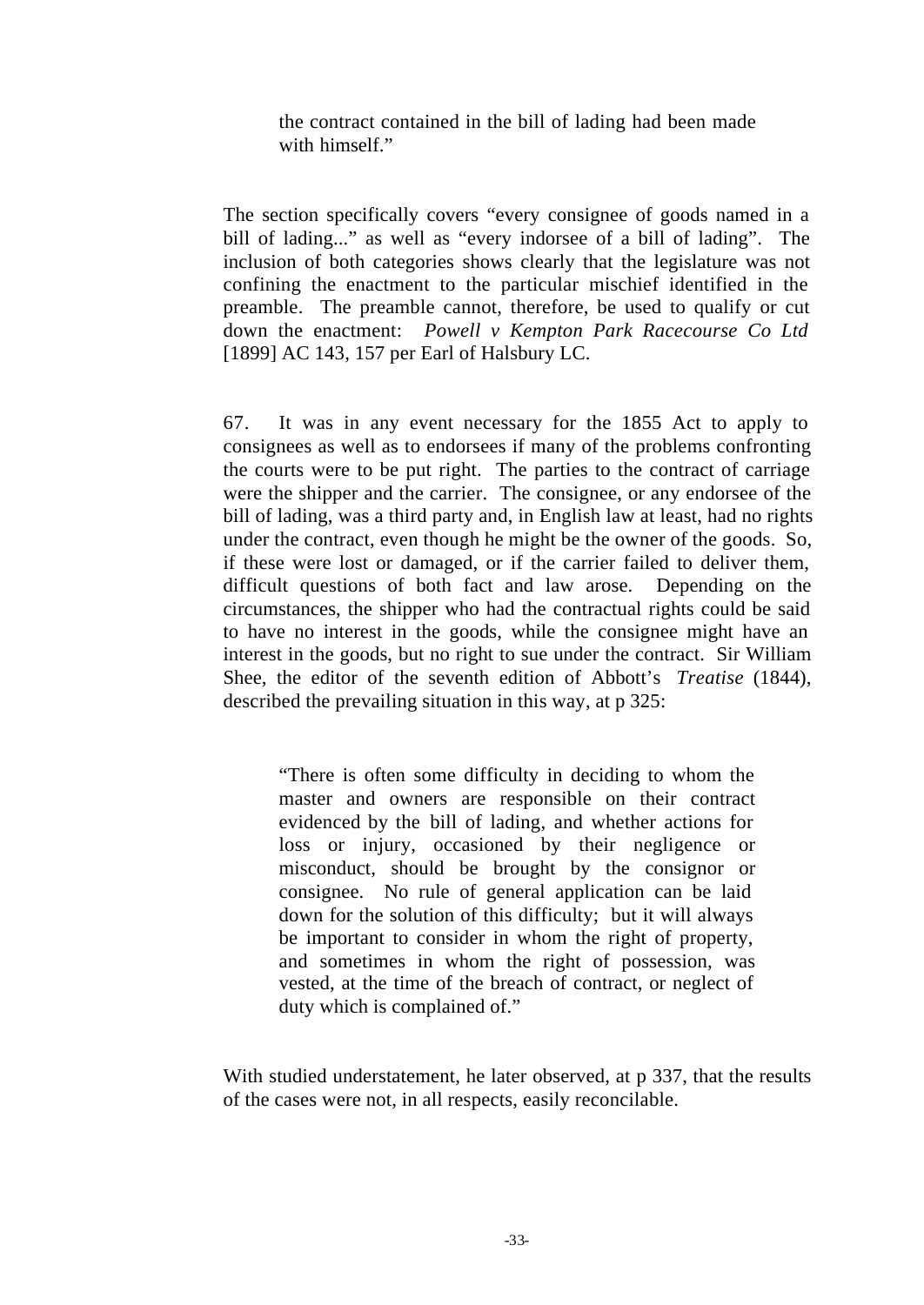68. Many of the difficulties can be seen in the speech of Lord Cottenham LC in *Dunlop & Co v Lambert* (1839) Macl & Rob 663. The case concerned a puncheon of whisky which the shipowners, Lambert and others, had agreed to carry from Leith to Newcastle. In terms of the bill of lading they were to deliver it to Mr Mathew Robson "or to his assigns". During a storm, for safety reasons, the whisky was thrown overboard. The shippers sued the shipowners for the loss of the whisky. The defenders objected that, in the circumstances, the shippers had no title or interest to sue: any action should have been raised by the consignee. After an elaborate examination of the authorities on the point, the Lord Chancellor held that the Lord President had misdirected the jury by withdrawing from their consideration two questions of fact, relating to the incidence of risk and to the existence of a special contract sufficient to enable the shippers to recover. In part at least, the 1855 Act was designed to make it unnecessary to explore complex issues of this kind merely in order to discover who could sue on the contract of carriage. It was therefore essential for the Act to apply to consignees if it was to achieve its purpose. Nor is there anything in the language, or in the purpose behind the Act, which would justify confining section 1 to consignees under a transferable bill of lading.

69. The 1855 Act was passed during that long period when the opinion of Buller J in *Lickbarrow v Mason* (1787) 2 TR 63, that transfer of a bill of lading always transfers the property in the goods, held sway. Indeed the terms of section 1 reflect that doctrine. But it was decisively rejected by this House in *Sewell v Burdick* (1884) 10 App Cas 74, when their Lordships adopted the line of reasoning favoured by Bowen LJ in the Court of Appeal, (1884) 13 QBD 159, 170-171. As that decision made clear, whether or not the transfer of a bill of lading transfers the property in the goods is always a question of fact, with the answer depending on the nature of the agreement under which the transfer takes place. In this case the relevant facts about the transaction between Coniston International and MacWilliams have not been established or agreed. I therefore say no more than that, if the consignment of the goods named in the bill of lading transferred the property in the goods to MacWilliams, the relevant rights and liabilities of Coniston International, as shippers, will also have been transferred to them under section 1 of the 1855 Act.

70. On the assumption that the rights and liabilities of the shippers under the contract of carriage have indeed been transferred to MacWilliams as consignees of the goods named in this bill of lading, they are just as much in need of the protection of the Hague Rules against unduly onerous terms in the contract of carriage as a consignee –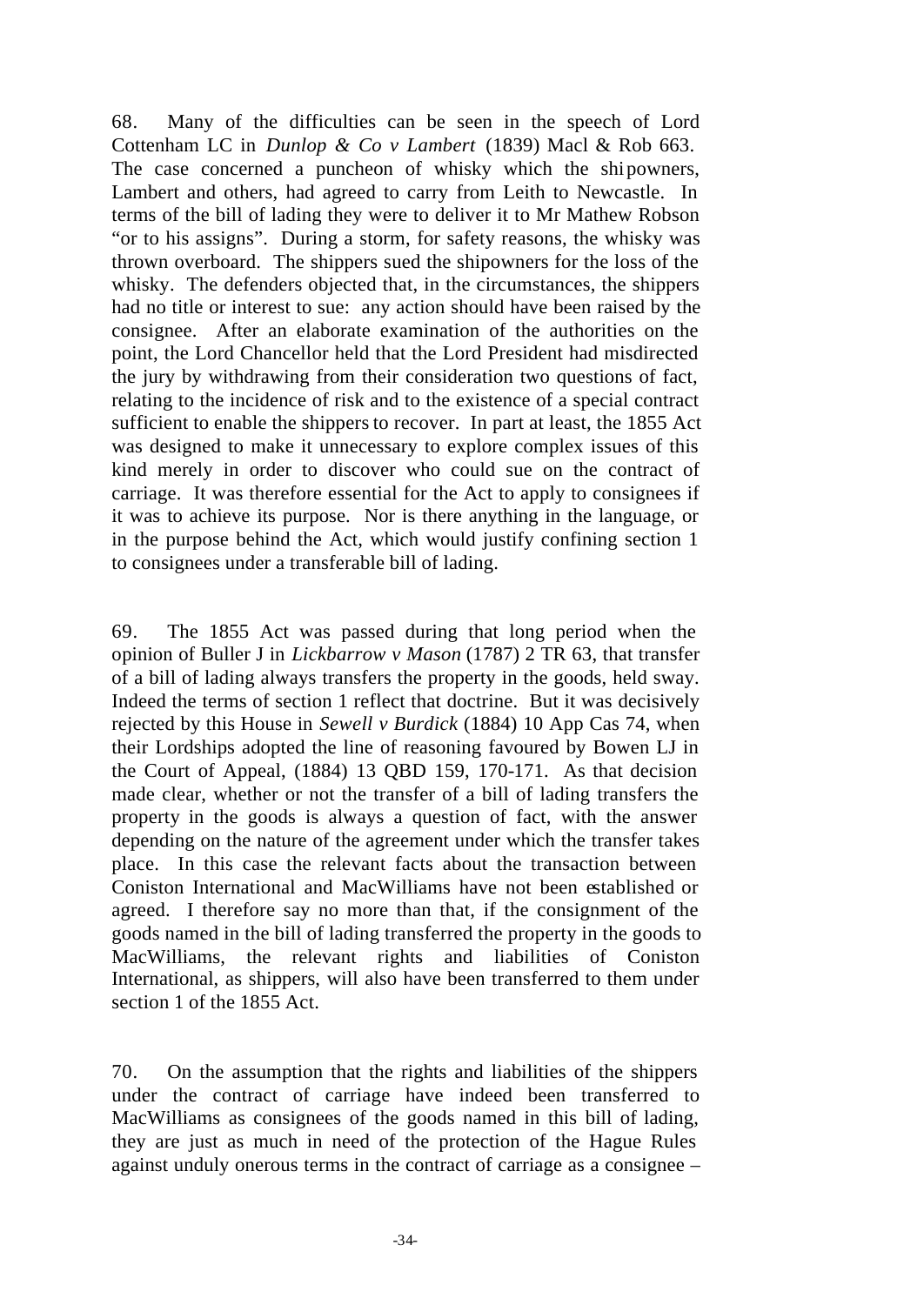or endorsee – under a transferable bill of lading. In this context, the negotiability or transferability of the bill of lading is irrelevant – as indeed is its status as a presentation document. In short, like Jacob J in the Court of Appeal [2004] QB 702, 754, at para 153, I can see no rational reason for giving the protection of the Rules to a consignee under a transferable bill but not to a consignee under a straight bill. For that reason, it makes sense that article I(b) of the Hague Rules has been worded in a way that does not exclude – and so includes – contracts of carriage that are covered by a bill of lading which is not transferable.

71. On the approach that I have taken, it is unnecessary to decide what is meant by the words "any similar document of title" in article I(b). But, since the point was argued and is of general importance, I include some tentative observations on this aspect of the construction of article I(b).

72. First, article I(b) tells the reader to what kinds of contract of carriage the Rules apply. It is concerned with types of contract of carriage between shippers and carriers, not with relations between shippers and consignees.

73. Secondly, as Mr Rainey submitted, the Hague Rules apply only to carriage of goods *by sea*. For that reason the clause "in so far as such document relates to the carriage of goods by sea" must modify both "a bill of lading" and "any similar document of title". Similarly, in the French text the words "formant titre pour le transport des marchandises par mer" must modify both "un connaissement" and "tout document similaire".

74. Thirdly, in interpreting article Ib), section 4 of the Canadian Water-Carriage of Goods Act 1910 affords no real help, if only because the relevant phrase in that section is "any bill of lading or similar document of title to goods". The last two words are not found in article  $I(b)$ .

75. Next, even though their meaning would then be unclear, the words "document of title" could stand on their own in the English text. Indeed, that is how they are usually read. By contrast, it is plain that the words "tout document similaire formant titre" in the French text are intended to be read along with the following words "pour le transport des marchandises par mer". That is to say, the alternative to a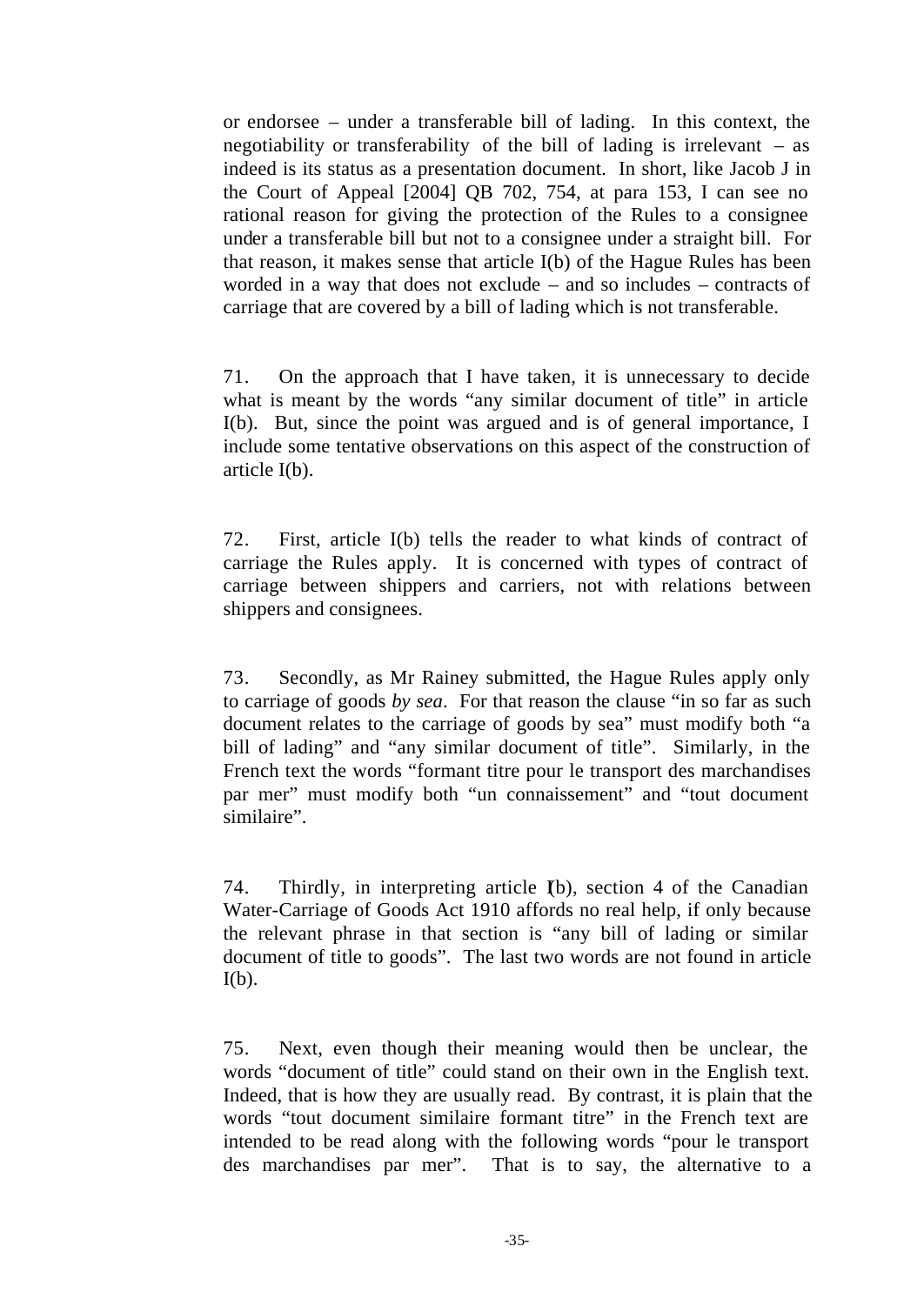"connaissement ... formant titre pour le transport des merchandises par mer" is "tout document similaire formant titre pour le transport des marchandises par mer". So the alternative document which the French text describes is simply one that entitles the holder to have the goods carried by sea – and, obviously, to have them delivered to the appropriate person at the end of the voyage. Nothing is said about the document having any effect in relation to the title to the goods, in a property sense. The French text would therefore suggest that the words "document of title" in the English version should be read along with the qualifying words "in so far as such document relates to the carriage of goods by sea" and should be understood as applying to any document that entitles the holder to have the goods carried by sea. This would be to give the words a broad interpretation but, since they are designed to prevent parties from circumventing the Rules by devising different forms of shipping document, such an interpretation would not be inappropriate.

76. Finally, that interpretation appears to derive support from the second part of article I(b), relating to contracts of carriage covered by "bills of lading or any similar document as aforesaid issued under or pursuant to a charterparty". When such a document of title is issued, the Rules apply only from the moment when it "regulates the relations between a carrier and a holder of the same." This suggests that the crucial characteristic of the "document of title" in both parts of article I(b) is that it regulates the relations between the carrier and the holder.

77. If article I(b) were to be interpreted along these lines, the document in this case, if not a bill of lading, would be a "similar document of title". On that view also, the Hague Rules would apply.

78. As I have already explained, I am, however, satisfied that the document which MSC issued to Coniston International was a bill of lading. The contract of carriage was accordingly one which fell within the terms of article I(b) of the Hague Rules and of the Hague-Visby Rules. On that basis, and for the reasons given by my noble and learned friends, Lord Bingham of Cornhill and Lord Steyn, I too would dismiss the appeal.